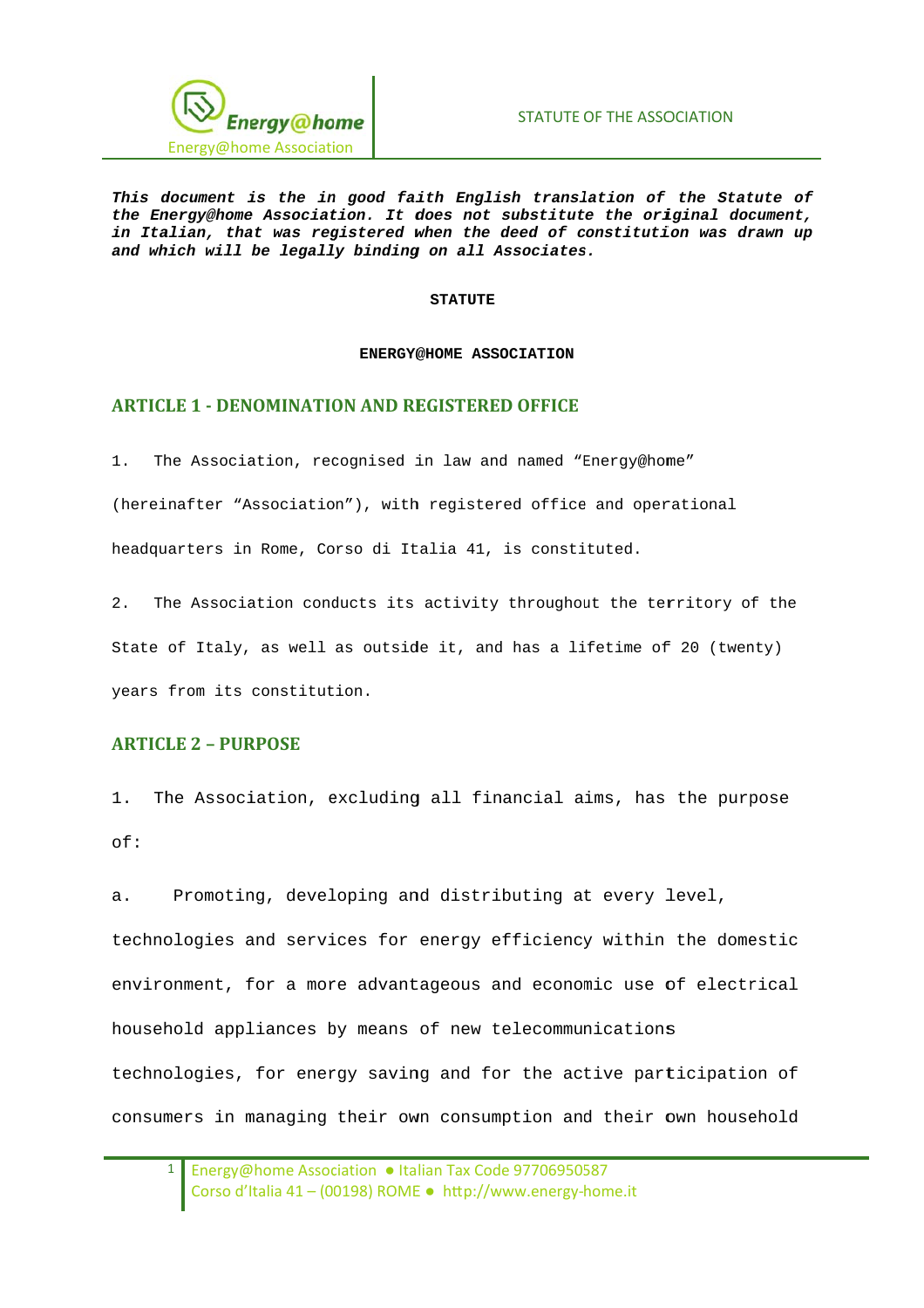

appliances. The Association therefore aims to promote to the society a new and more functional approach to the management, including remotely, of household equipment, in a vision focusing on the improved use of energy systems;

 $<sub>b</sub>$ .</sub> Defining and managing a set of solutions, inherent to the aims mentioned in section a. above, in the form of technical specifications open to the use of any party;

Organising, financing and participating in meetings, exhibitions  $\mathcal{C}$ . or events finalised for the presentation and promotion of what is provided for in sections a. and b. above;

Providing its own members with a forum for discussing, studying d. and proposing technical solutions, as well as for collecting and processing notices and statistical data relating to what is provided for in sections a. and b. above;

Representing its own members - in respect of the activities  $e<sub>1</sub>$ pertinent to the Association - in contact with the Authorities and with third parties, protecting their general interests and promoting their technical and economic development;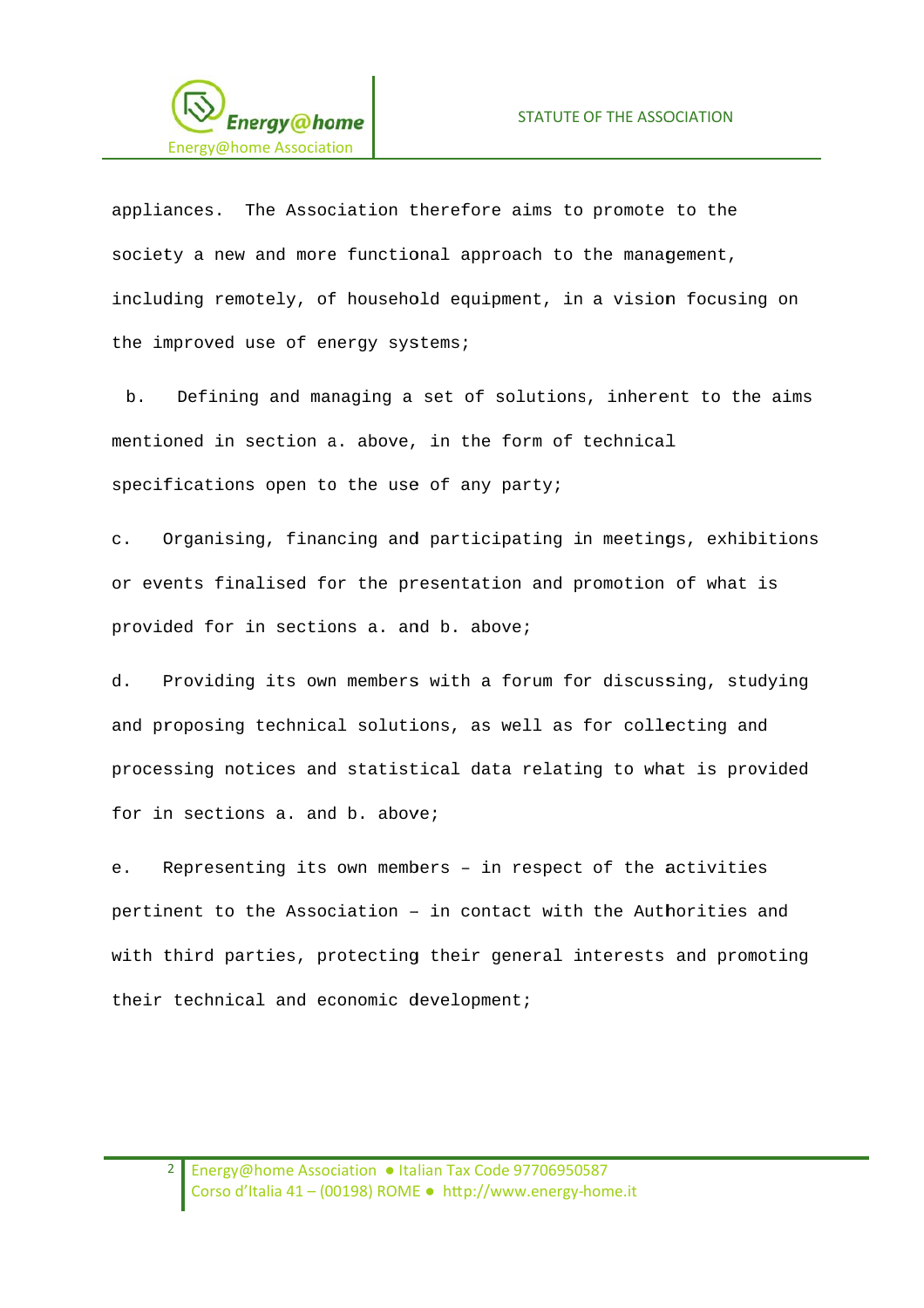

f. Contributing, with the aid of representatives of their own Associates, to the work of committees, companies and bodies, also at international level;

Participating in international initiatives for the promotion  $\alpha$ . and coordination of the activities mentioned in sections a. and b. above and in training in the use of the results of the Association;

 $h$ . Proposing and financing the research activities, consistent with the purpose of the Association;

i. Promoting and pursuing direct or indirect actions finalised for the achievement of the above-mentioned objectives;

Promoting agreements, initiatives of collaborations with other j. public or private companies in matters of common interest.

The Association will, within the limits of the law, be able to  $2.$ carry out any deed, initiative or activity which is instrumental to achieving the above-mentioned purposes, excluding for the Association, the exclusive or principal exercise of commercial activities.

For the pursuit of their own ends, and subject to the provisions  $3.$ of article 3 sub-section 1, the Association is open to the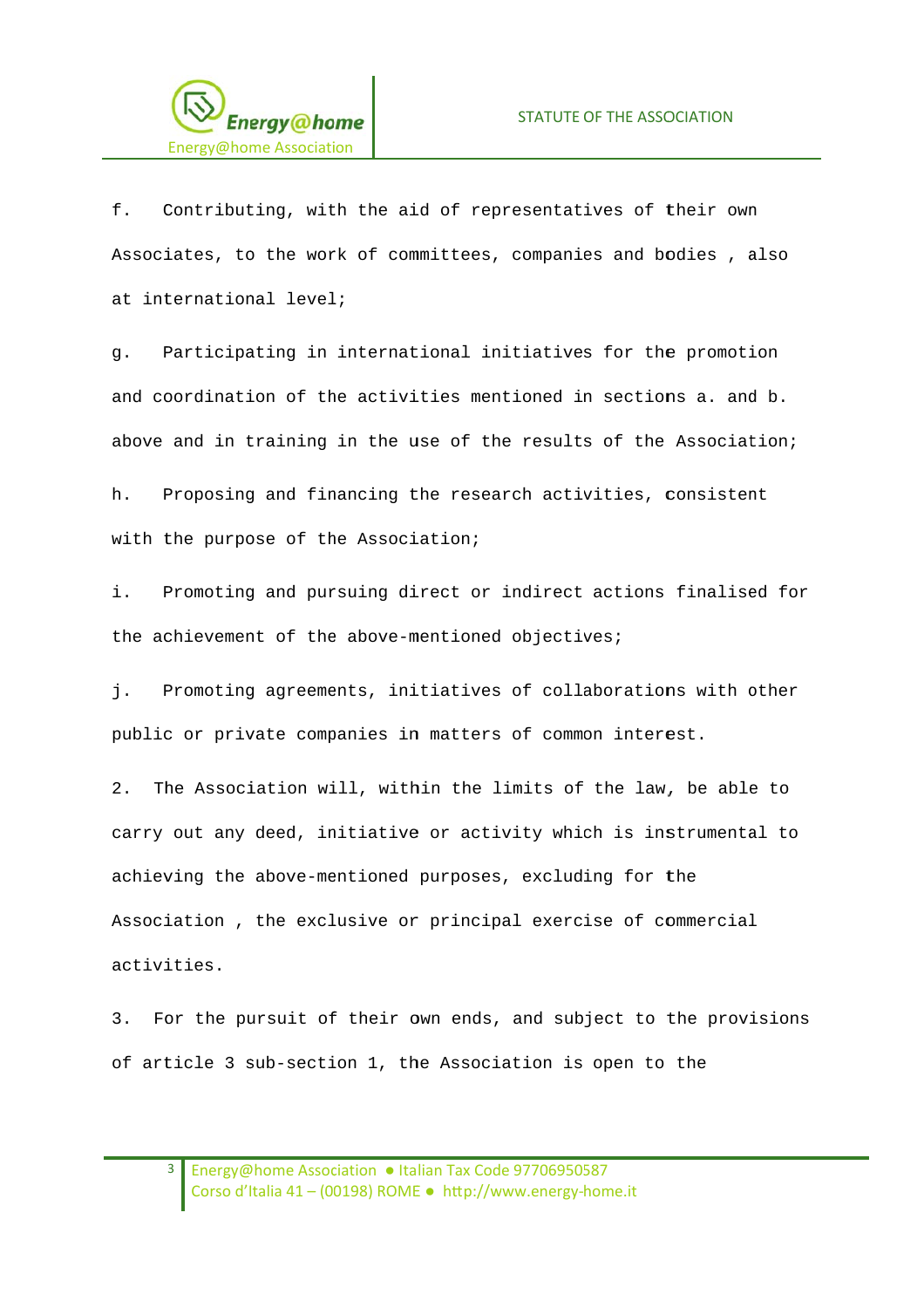

membership of all and is intended to be a source of benefit to any interested party.

### **ARTICLE 3 - ASSOCIATES**

Those who may join are the parties and the public or private  $1<sup>1</sup>$ companies, even if not recognized in law, who conduct or may conduct activities within the scope of the purpose of the Association mentioned in Article 2 above.

 $2<sup>1</sup>$ The Associates ("Associates") are differentiated into founder Associates, ordinary Associates, and aggregate Associates.

Founder Associates ("Founder Associates") are those that have  $3.$ brought the Association into being by signing the constitution.

4. Ordinary Associates ("Ordinary Associates") are those who will be associates and titled such on the basis of an application accepted by the Board of Directors.

Aggregate Associates ("Aggregate Associates") are those who will  $5.$ be associates and titled such on the basis of an application accepted by the Board of Directors. Aggregate Associates may participate in all the activities of the Association, including the possibility of freely accessing all information, but do not have voting rights.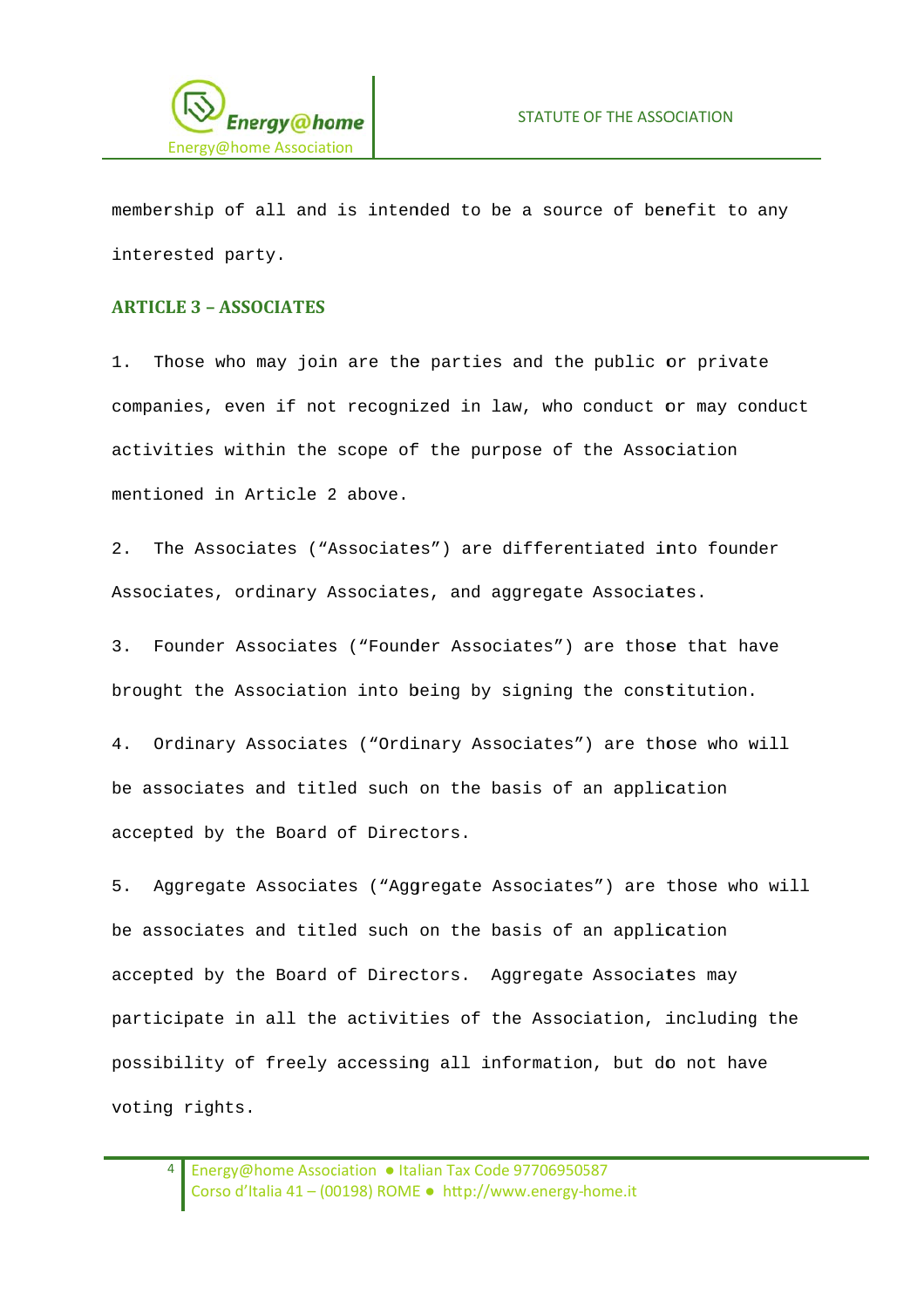

6. The Affiliates of an Associate may participate in all the activities of the Association, but do not have the right to vote. Affiliates ("Affiliates") is used to mean:

a controlled company (within the meaning of article 2359 of  $(i)$ the Italian Civil Code) of an Associate, or

 $(iii)$ a company of which an Associate is a controlled company, or

(iii) a controlled company of a company mentioned in section (ii) above.

7. The number of Ordinary Associates and Aggregate Associates is unlimited.

8. The Board of Directors has the capacity to reject an application for Association only in the case wherein the applicant may, on the basis of objective and publicly available information, seriously damage the reputation of the Association.

#### **ARTICLE 4 - ASSOCIATES' OBLIGATIONS**

 $1$ . The Associates undertake to participate to the activities of the Association, within the sphere of the bodies in which they are called to work, and making their professional, cultural and creative contribution for achieving the Association's objectives.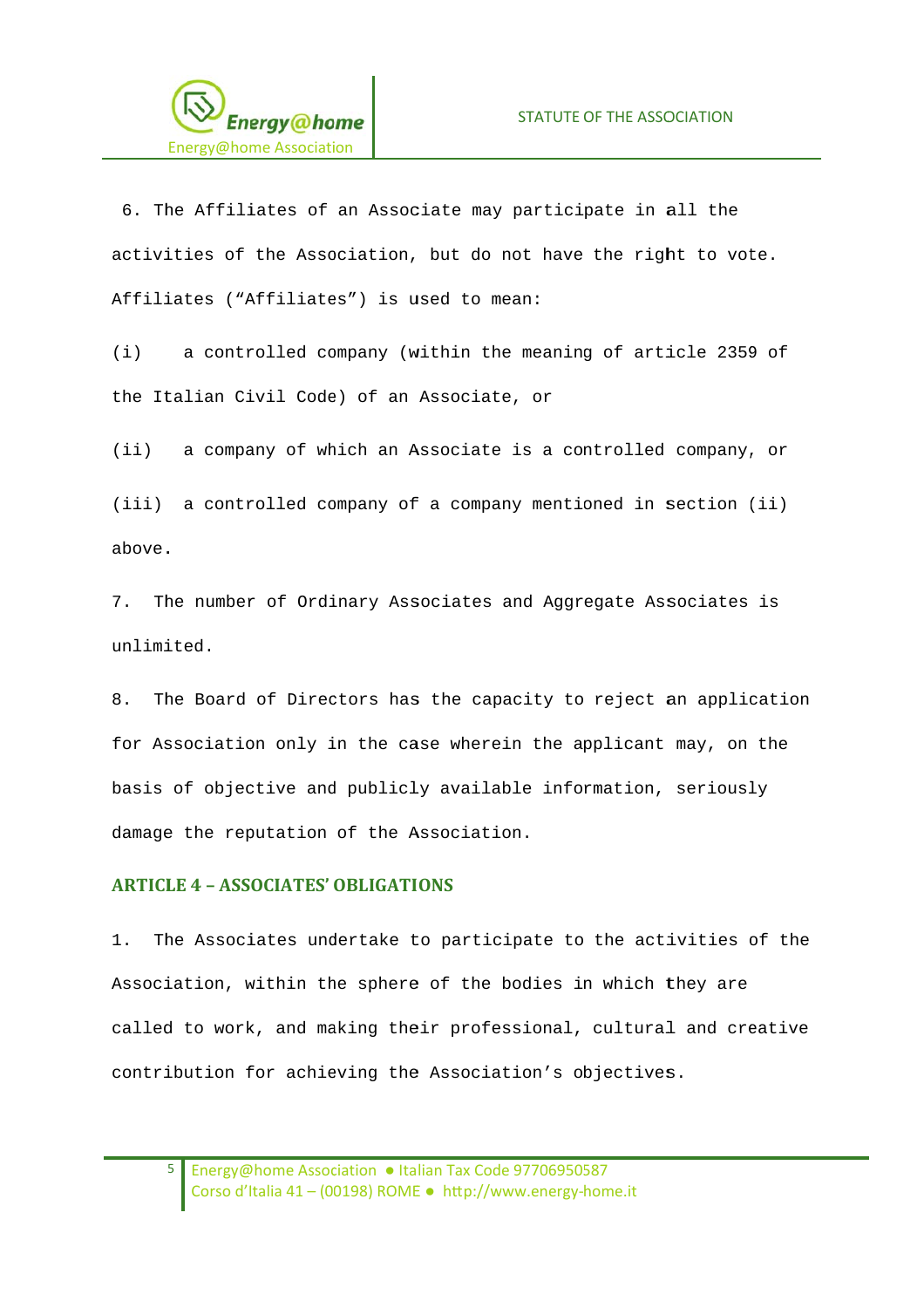

The Associates must take part in the association activities by  $2^{\circ}$ acting in a spirit of sincere collaboration in their common interest, and with due confidentiality as envisaged in article 5 of the present Statute.

 $\mathcal{R}$ Excepting in all cases the duties of the Associates for sincere collaboration, good faith, and confidentiality provided for by the present Statute, and in particular that provided for in Article 7.4 below, it remains understood that each Associate may at any time develop, conceive and test technologies analogous to those which are the subject of the activities of the Association, both individually and in association with other bodies.

### **ARTICLE 5 - CONFIDENTIALITY**

 $1$ . The Associates will be held to specific obligations of confidentiality, the duty of which is contained in the Association Requlations, which will be binding on all Associates.

### **ARTICLE 6 - DURATION AND RENEWAL OF MEMBERSHIP**

Membership of the Association is for 1 (one) year and is intended to be tacitly renewed from year to year.

### **ARTICLE 7 - EXCLUSION, OR LOSS OF ASSOCIATESHIP**

1. Associateship is lost: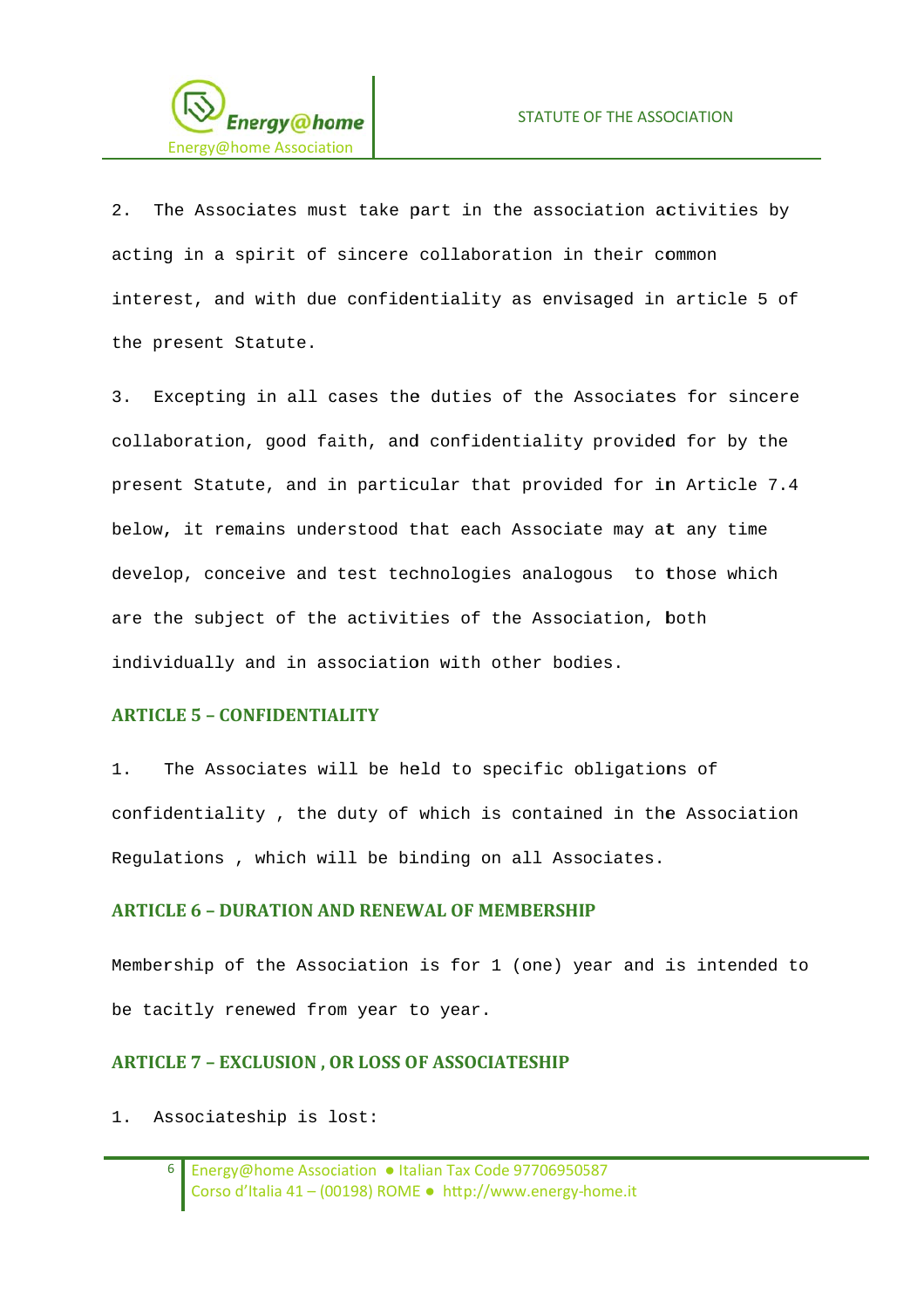

 $a<sub>z</sub>$ Due to dissolution or some other cause of extinction of the member company;

Due to death or retirement of the Associate;  $h$ 

c. Due to exclusion, within the meaning of subsections 3 and 4 below.

 $2<sup>1</sup>$ The Associate intending to retire from the Association must communicate the fact in a relevant letter sent to the director by registered post. The retirement will in all cases take effect from the day following the date of receipt of the registered letter. The association fees due for the current business year must however be paid. The retiring Associate does not have a right to reimbursement of the residual fee.

If the Associate has not provided payment of the association  $\overline{3}$ . fees within the first semester of the business year to which the fee relates, the Board of Directors may deliberate exclusion of the Associate. Such deliberation determines the loss of the Associateship.

If the Associate acts in obvious bad faith against the rules of  $4<sup>1</sup>$ the Statute or with an aim adverse to the purposes of the Association, the Board of Directors may deliberate exclusion of the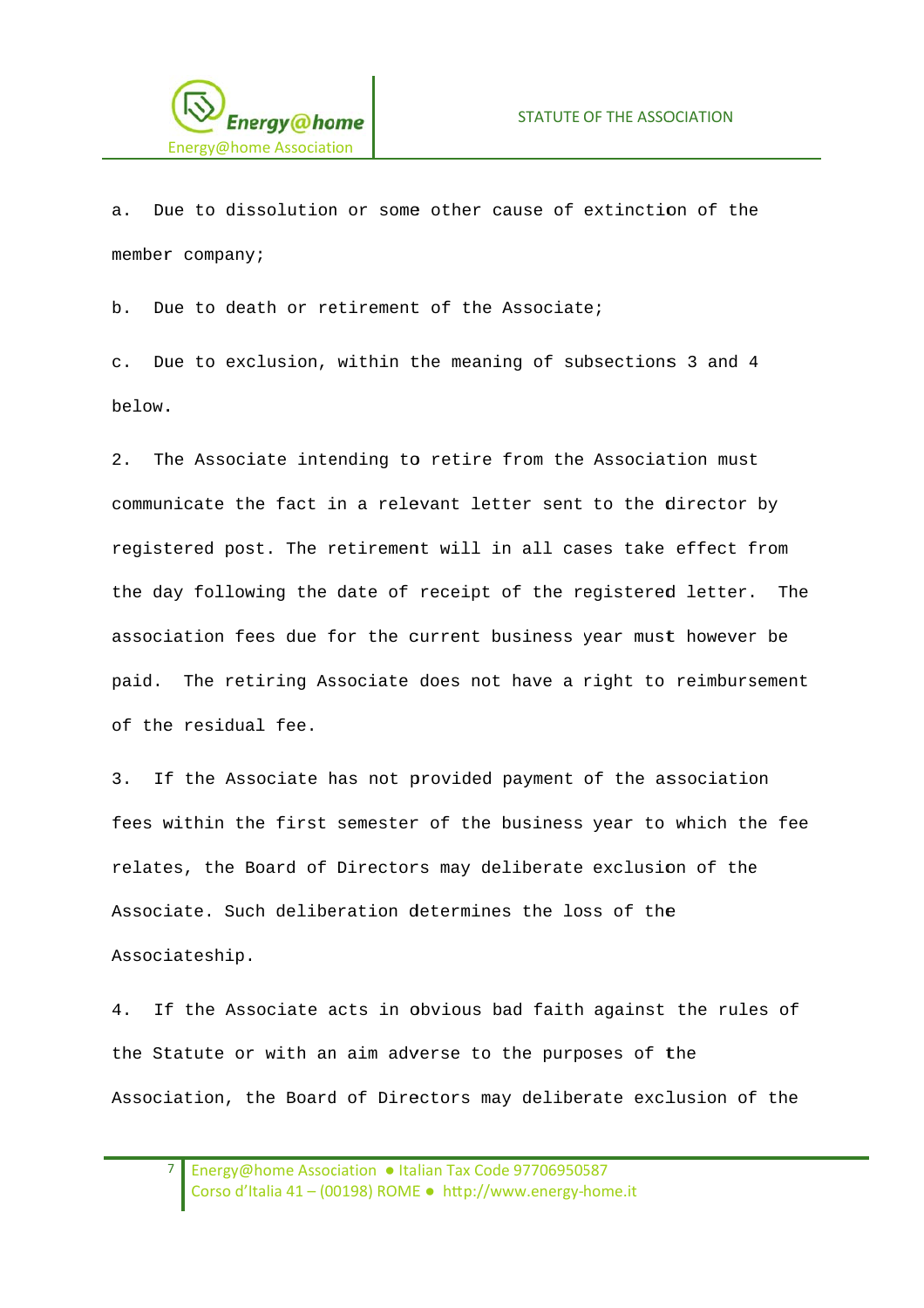

Associate. Such deliberation determines the loss of the Associateship.

## **ARTICLE 8 - ORGANS OF THE ASSOCIATION**

- The following are organs of the Association:  $1.$
- a. The Associates' Meeting;
- b. The Board of Directors;
- c. The Honorary President;
- d. The Chairman;
- The Secretary-General; e.
- f. The Working Groups;
- q. The Standardisation Committee.

In consideration of the non-lucrative spirit of the association,  $2.$ it has been established that the individuals legitimately elected to the Association responsibilities provided for by the present Article 8 will not have a right to receive any other form of remuneration.

### **ARTICLE 9 - ASSOCIATES' MEETING**

The Associates' Meeting (hereinafter the "Meeting") has general  $1.$ deliberative powers, with the exception of matters devolved by the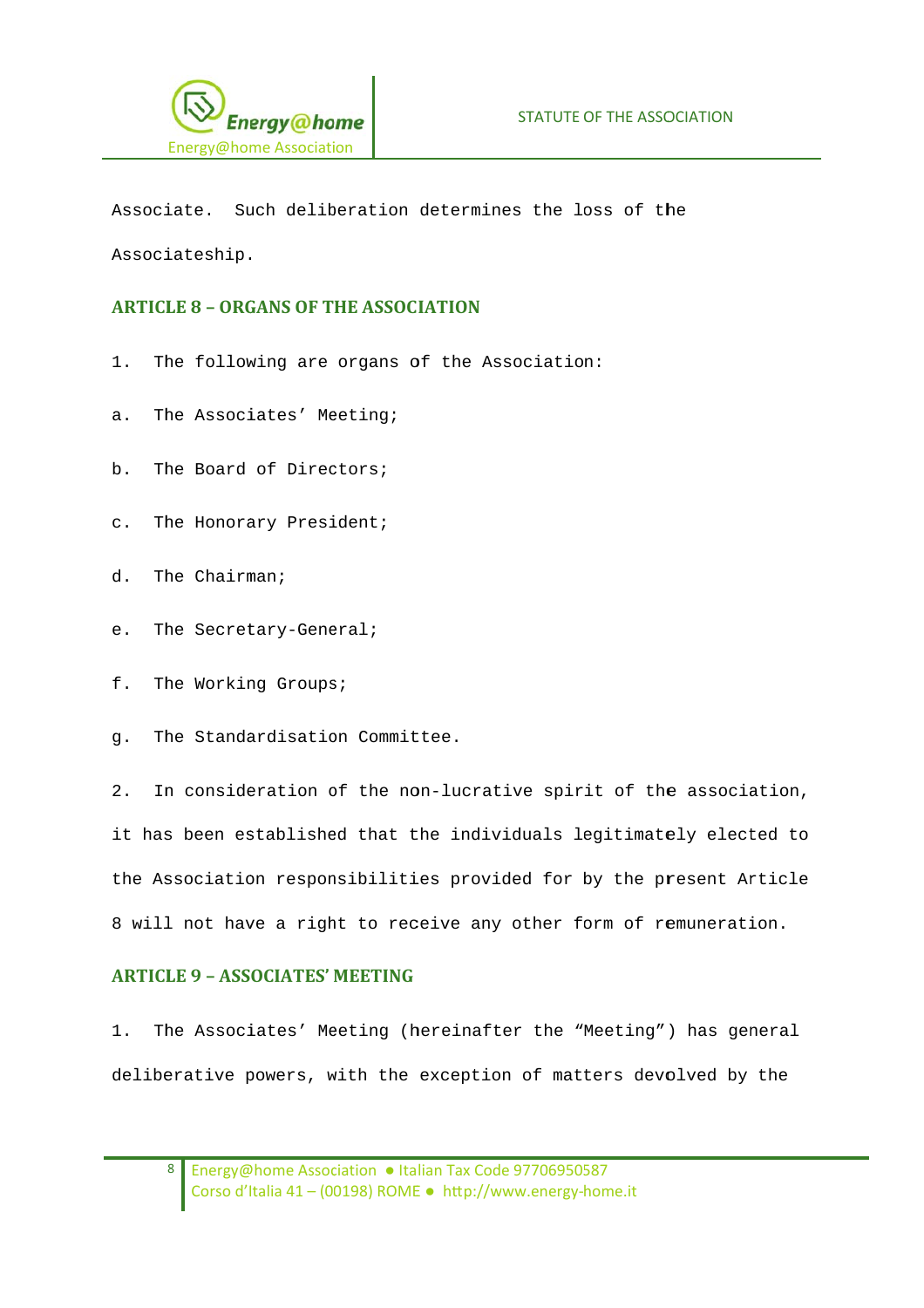

present Statute or by law to the exclusive competence of other organs or parties.

The Founding Associates and the Ordinary Associates (hereinafter  $2^{\circ}$ the "voting Associates" ) each designate one representative who participates in the Meeting. The same person may not represent more than one Associate in the Meeting. Each voting Associate has the right to 1 (one) vote.

The Meeting is convened to ordinary or extraordinary sessions.  $\overline{3}$ .

4. The convocation of the Meeting, in ordinary or extraordinary session, is carried out by the Chairman directly or at the request of at least one tenth of the voting Associates, or at the request of the majority of the members of the Board of Directors.

5. In the case of convocation at the request of the voting Associates, or at the request of the Board of Directors, as provided for in sub-section 4 above, such a request must contain an indication of the arguments to be dealt with and, in the case of modifications of the deed of constitution, or of the Statute, must also contain the text of the proposed modifications. This must be sent by reply paid registered post to the Chairman, who will provide up to 15 (fifteen) working days before the meeting.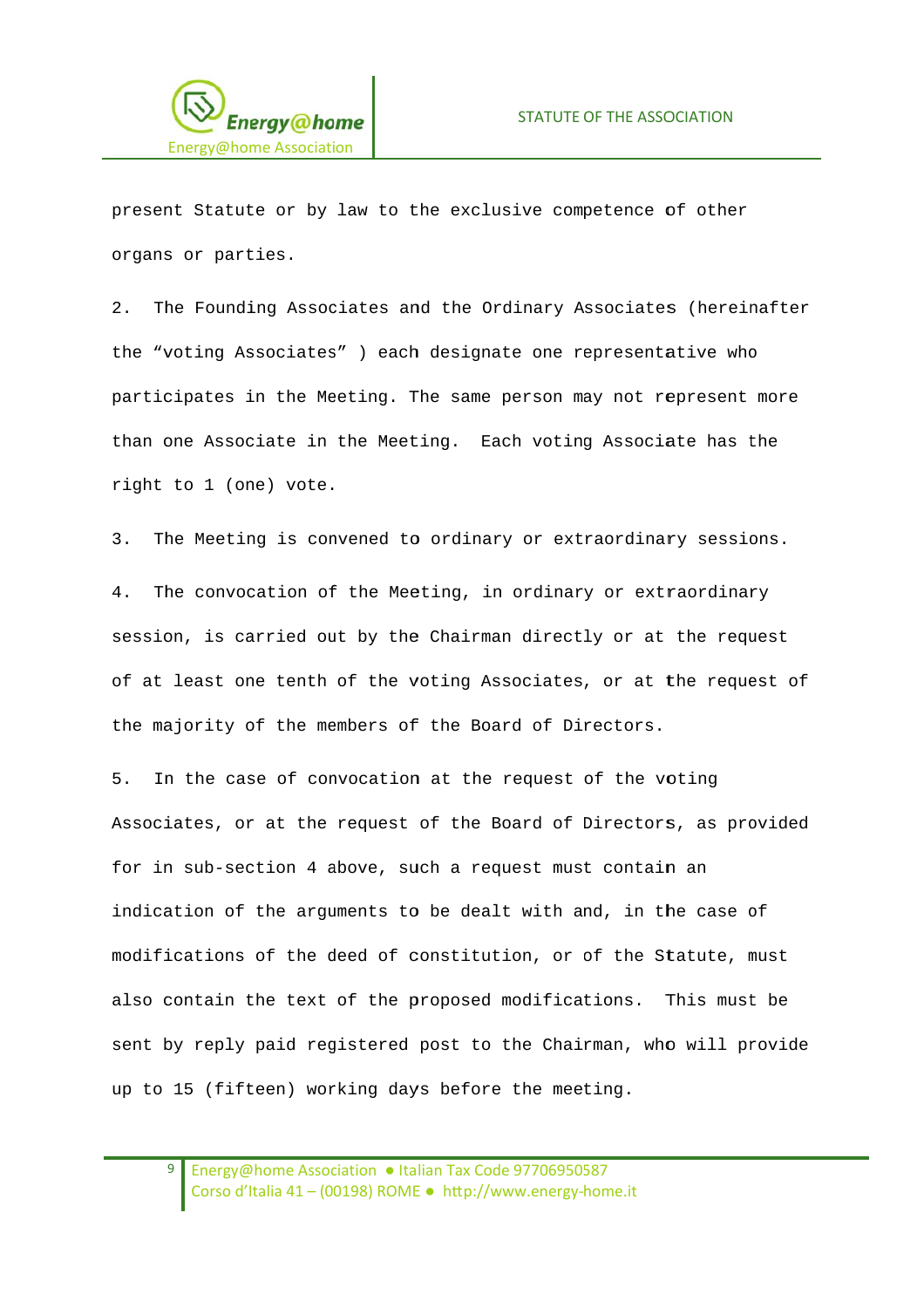

6. The Meeting is convened by means of a notice sent to the Associates by e-mail or by fax at least 7 ( seven) working days prior to the assembly. The notice of convocation will contain an indication of the venue and of the date of the assembly, as well as a list of the matters on the agenda. If provided for from time to time in the notice of convocation, the Meeting may also take place in more than one location, connected by means of audio and/or video links under the following conditions, which must be acknowledged in relevant communications:

that the Chairman and - if nominated - the Secretary of the Meeting or the clerk, who will draft and sign the communication, are present in the same location;

- that the Chairman of the Meeting is allowed to ascertain the identity and legitimacy of those present, to control the progress of the Meeting, and to determine and announce that results of the voting;

that the party speaking is permitted to adequately perceive the events of the Meeting that are under discussion;

that those present have been allowed to participate in the discussion and in the simultaneous voting on the matters on the agenda, as well as view, receive and transmit documents;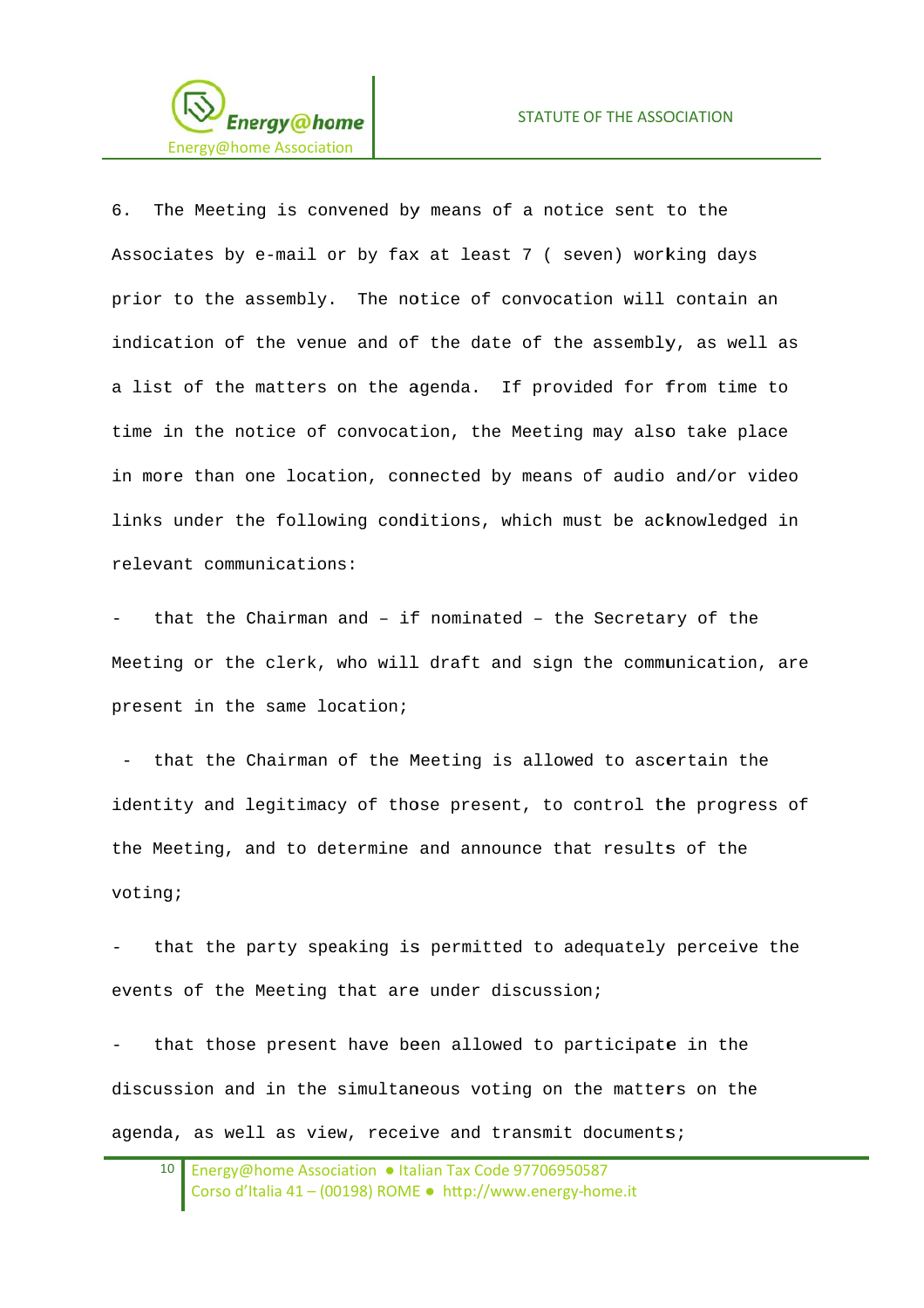

that the notice of convocation indicates venues with audio and/or video links looked after by the Association, to which those present will be able to go, owing it to themselves to consider the Meeting as being held in the place where the person presiding over it is present.

The ordinary Meeting:  $7<sub>1</sub>$ 

approves the annual and forecast financial reports (balance  $\overline{a}$ .  $sheet)$ ;

b. Every 2 (two) business years, elects - with the sole votes of the ordinary associates, expressed on the basis of the list of candidates presented within the meaning of article 10.1 below - 3 (three) members of the Board of Directors;

Deliberates on the activities of the Association that are not  $\mathcal{C}$ . reserved for the exclusive competence of other organs, or have not been made subject thereof by the Board of Directors, here including the possible modifications of the Association Regulations mentioned in article 15 below of the present Statute.

The ordinary Assembly meets at least once a year to approve the 8. annual and forecast financial reports.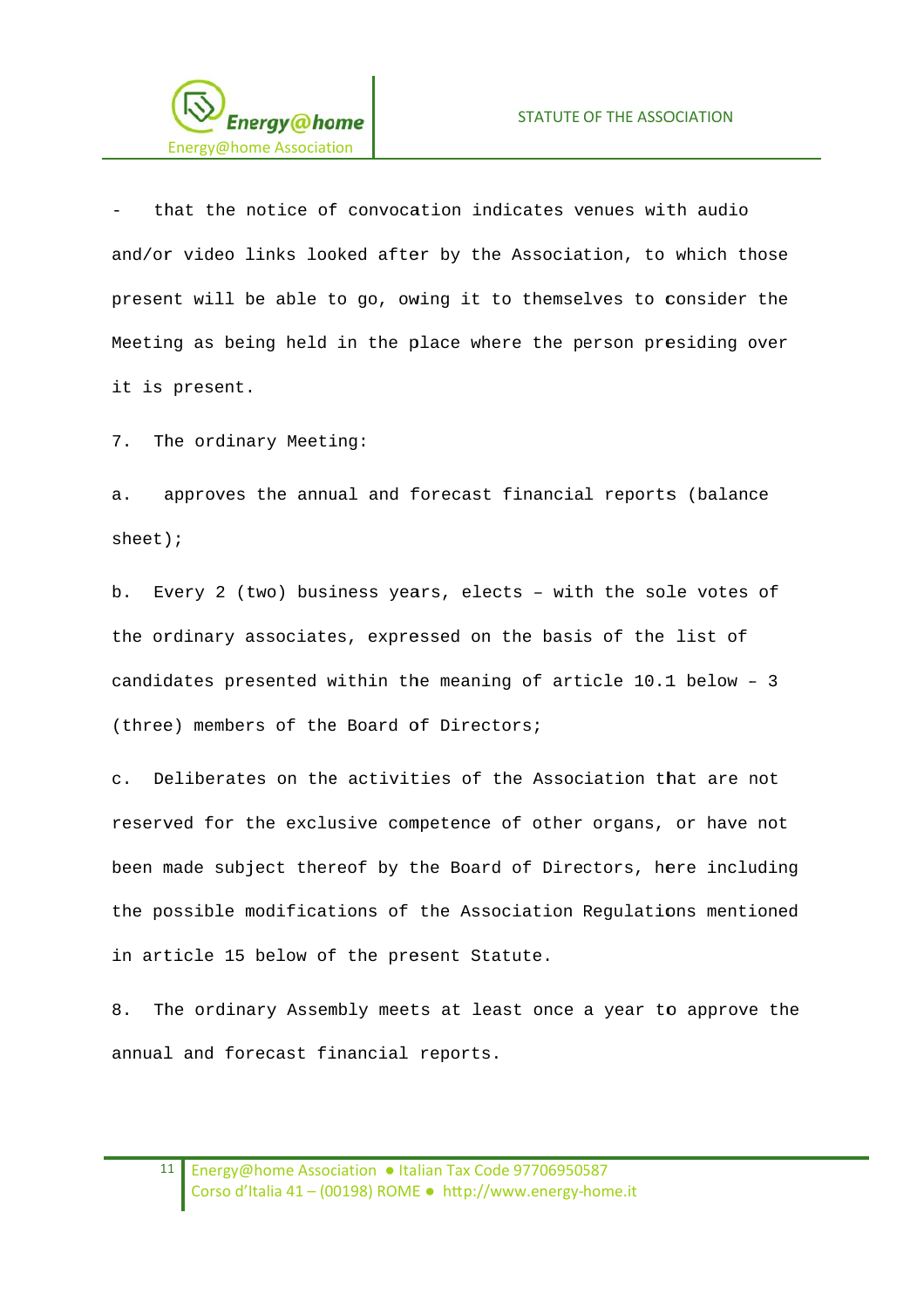

9. The ordinary Assembly in an initial convocation is validly constituted by the presence, including by proxy, of at least half the voting Associates. In a second convocation it is validly constituted, whatever the number of those present. In both cases, the ordinary Meeting deliberates with the favourable yote of the majority of those present. For the hypothetical election of three members of the Board of Directors (as mentioned in sub-section 7 b) above), the Meeting will be validly constituted, in an initial convocation, with the presence of the majority of the Ordinary Associates alone, whereas in a second convocation it will be understood to be validly constituted whatever the number of Ordinary Associates present.

10. The deliberations must be accepted on an open vote.

11. The extraordinary Meeting deliberates on changes to the Deed of constitution and Statute, including the transformation, dissolution and liquidation of the Association, as well as on the appointment and powers of the liquidators.

12. The extraordinary Meeting in a first convocation is validly constituted with the presence of at least two thirds of the voting Associates, including by proxy. In a second convocation, it is validly constituted with the presence of at least one half plus one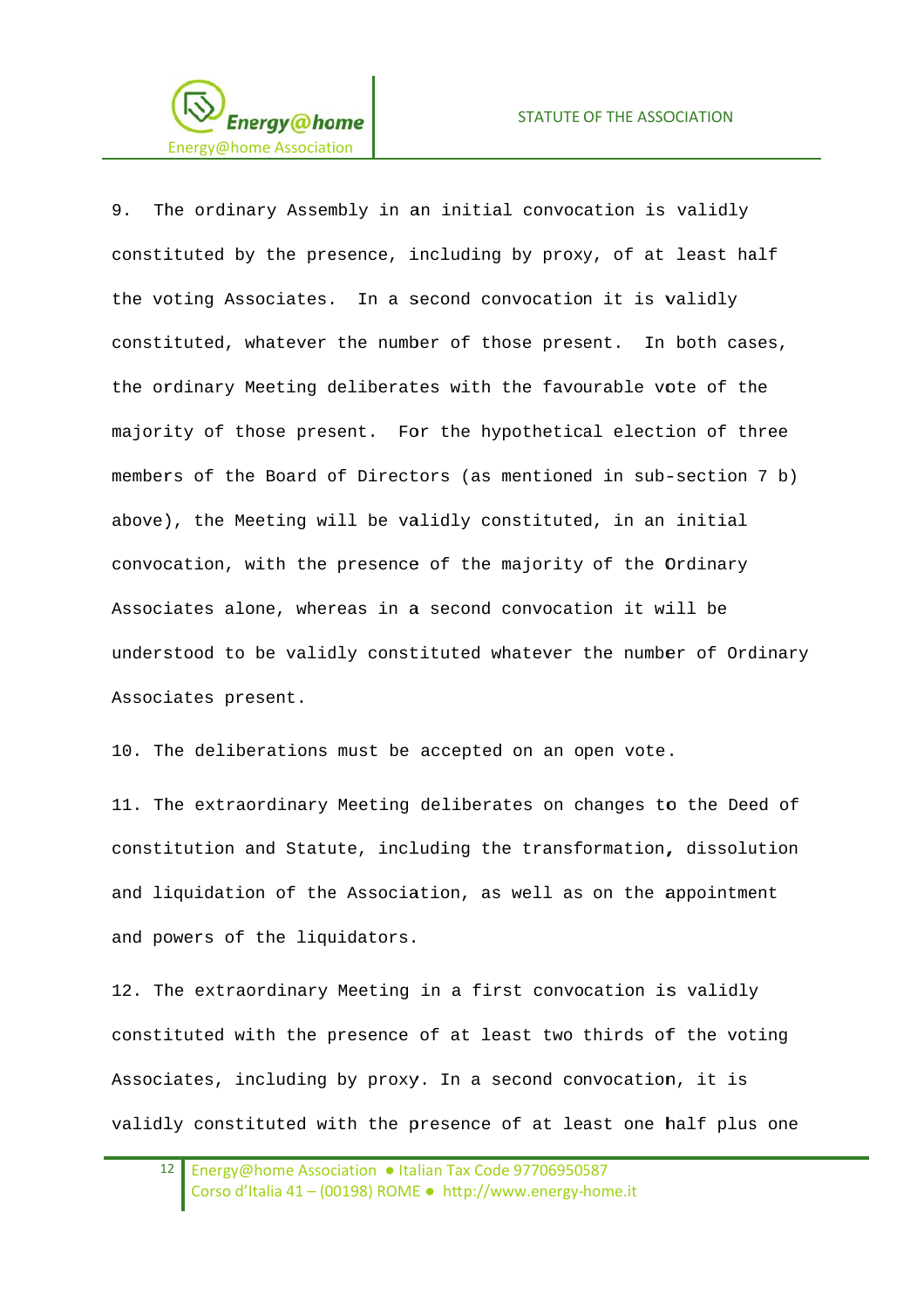

of the voting Associates. In both cases, the extraordinary Meeting deliberates with favourable vote of the majority of Associates present, except as provided for in sub-section 13.

13. Deliberation of the dissolution of the Association and the devolution of the patrimony in all cases requires the favourable vote of at least three quarters of the voting Associates plus compliance with the measures mentioned in Article 18 below.

### **ARTICLE 10 - BOARD OF DIRECTORS**

 $1$ . The Board of Directors is made up of representatives of the founder Associates, as specified in greater detail in sub-section 9 below, plus 3 (three) members - except as provided for in subsection 4 below - elected from the Assembly every two business years with the sole votes of the Ordinary Associates on the basis of the list of candidates presented by them within the meaning of the subsections below.

 $2<sup>1</sup>$ The list of candidates must be filed at the registered office of the Association at least 20 days before the date set by the Assembly in first convocation.

 $3.$ Each Ordinary Associate may present or contribute to the presentation of a single candidate, by communicating the name to the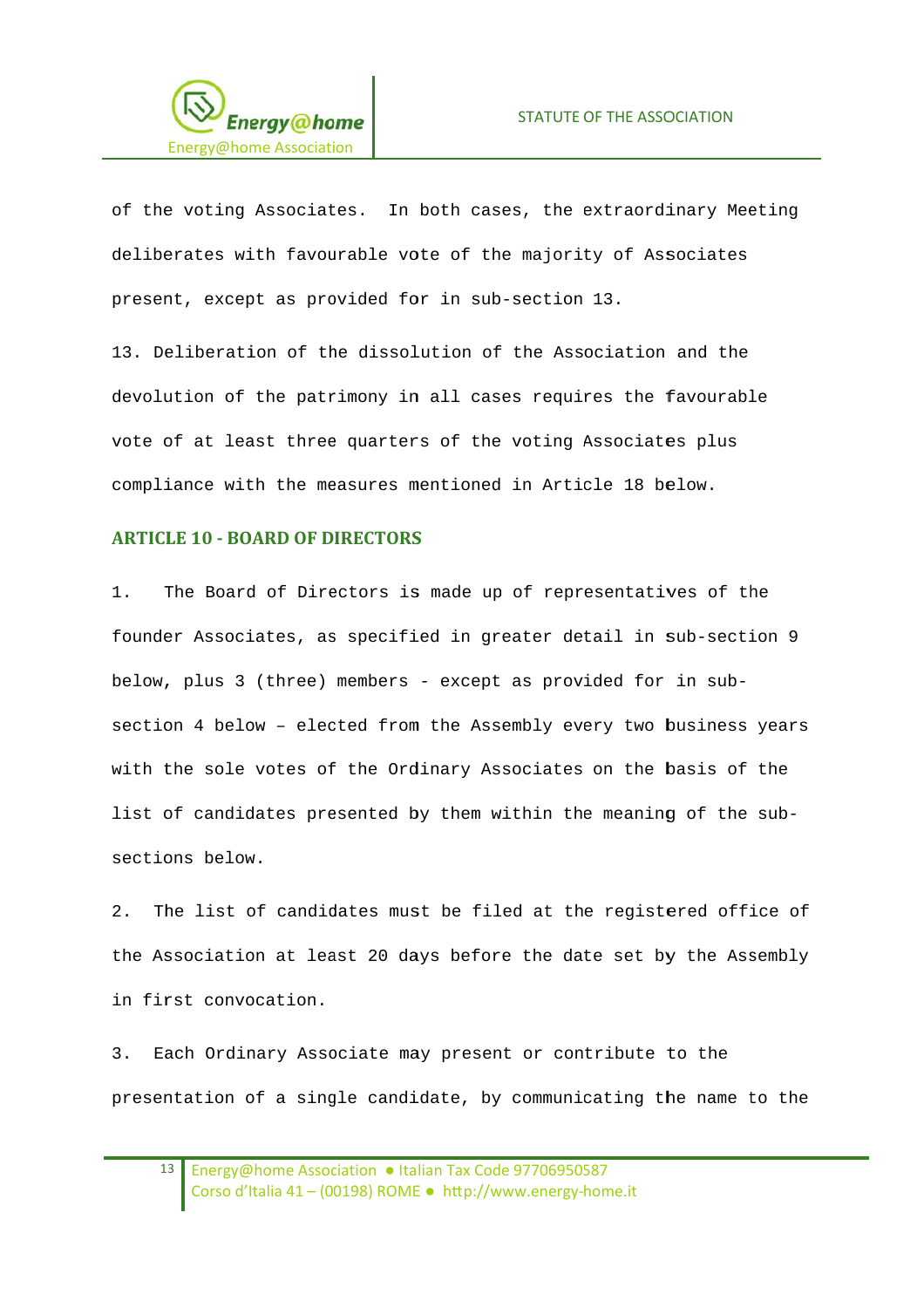

Chairman, who - with the aid of the Secretary-General - will compile the list of candidates by recording them in alphabetical order, and will send it to each of the Ordinary Associates.

In case of the number of candidates presented being less than  $\overline{4}$ three, voting will nevertheless take place according to the standards indicated below, with a view to electing in such a case a number of Board Members equal to the number of actual candidates.

 $5<sub>1</sub>$ Only Ordinary Associates who are up to date with the payment of association fees, which must be backed up with appropriate documentation, have the right to present candidates.

6. Together with each candidate's name, the acceptances of the candidates by interested parties must be filed, as well as the declarations by which the said the candidates attest there to be no cause for ineligibility or for a fall from office, as mentioned in article 2382 of the Italian Civil Code.

The vote is expressed by each Ordinary Associate by indicating 7. the name (surname and forename) of one or more candidates up to a maximum of three.

Those who receive the greatest number of preferences are 8. elected, until the number of posts to be assigned has been covered.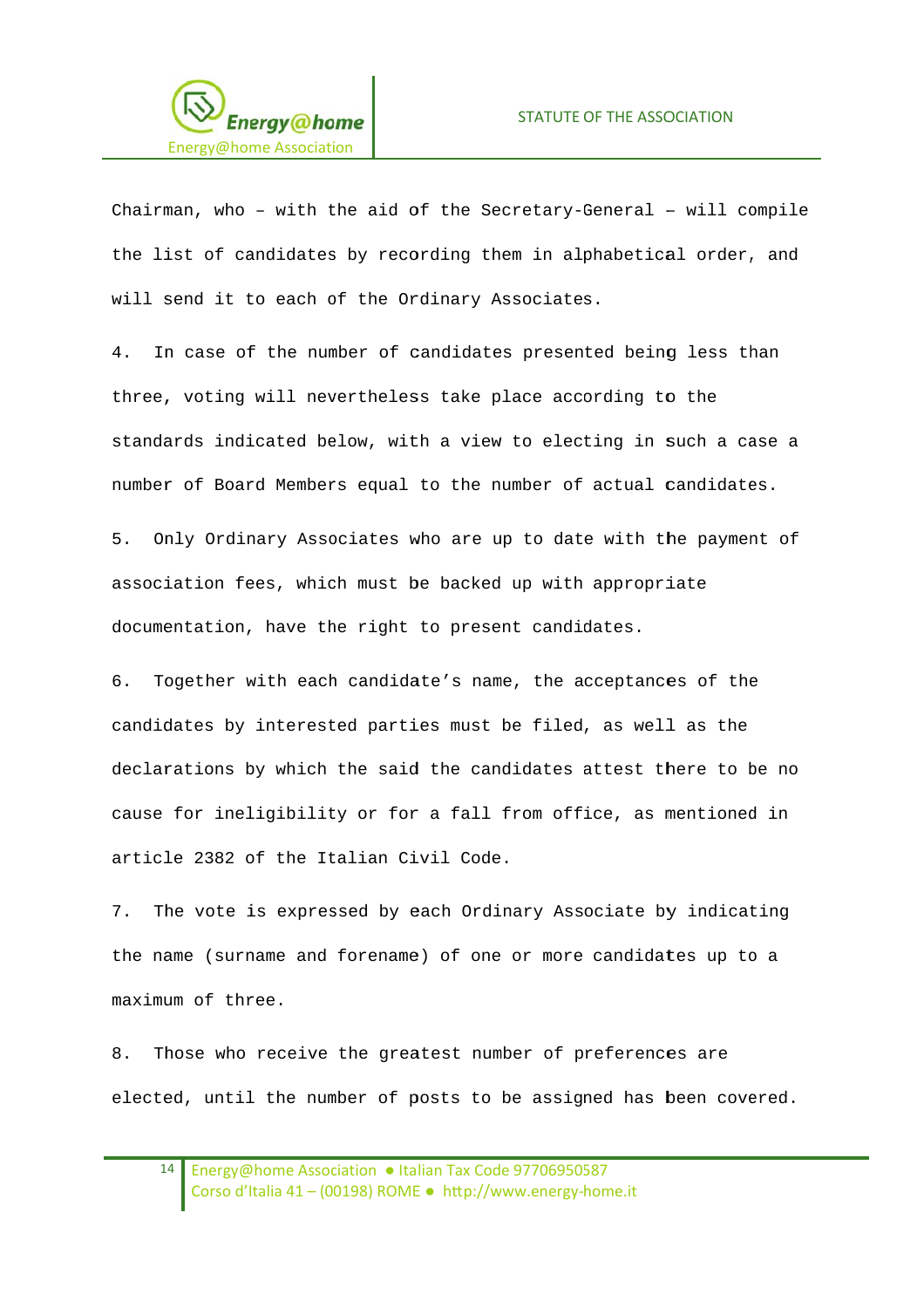

In the event of an equal number of preference votes being claimed by two or more candidates, a new round of voting takes place, relating only to those candidates who have equal votes. In the event of there remaining one or more advisory posts to be assigned, and there are unelected candidates, a new round of voting is started with reference only to the names of the latter. In both the abovementioned cases, if the voting does not enable the available advisory posts to be covered, these posts will be allocated by means of a draw that will be conducted according to methods from time to time established by the Chairman. The members elected by the Associates' Meeting will remain in posts for 2 (two) business years. In the event of dismissal, a fall from office or someone quitting their post, the Associates' Meeting must be convened for the respective replacements.

9. Each Founder Associate nominates one representative to the Board of Directors, who will remain in post for two business years. In the event of dismissal, a fall from office or someone quitting their post, the Founder Associate procures the new name.

10. The Board of Directors is convened by the Chairman in office, or - in the event of his or her on absence or severe incapacity - by the Board Member who is the oldest in age of those nominated by the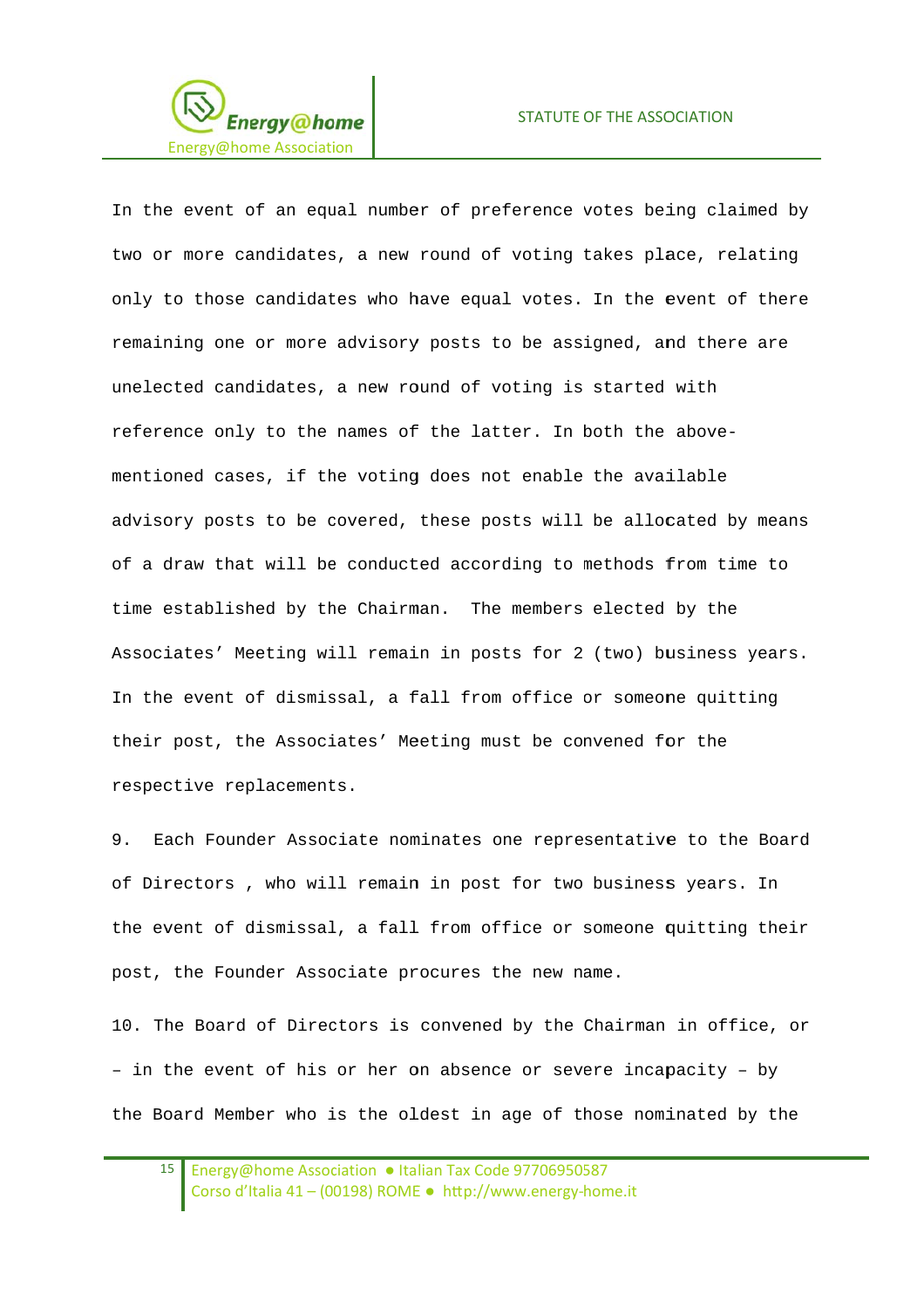

Founder Associates - by e-mail or by fax, at least 7 (seven) working days prior to the meeting. Participation at the board meetings may take place - if pronounced to be necessary by the Chairman or by the person acting in his or her stead - via telecommunication means, which enable participation in the debate and equality of information for all participants.

11. The Board of Directors meet at least twice a year to adopt the annual and forecast financial reports to be submitted for the approval of the Associates' Meeting.

12. The Board of Directors is validly constituted with the presence of at least half of its members. The relevant deliberations are approved by majority of those present. In cases of parity, the Chairman's vote has twice the value.

13. The Board of Directors is invested with all powers for the ordinary and extraordinary administration of the Association; it approves, prior to their distribution, the official communications proposed by Members of the Board itself or by the Working Groups; it evaluates the proposals in order of the activity to be carried out, decides the development plans and takes decisions on ordinary and extraordinary projects.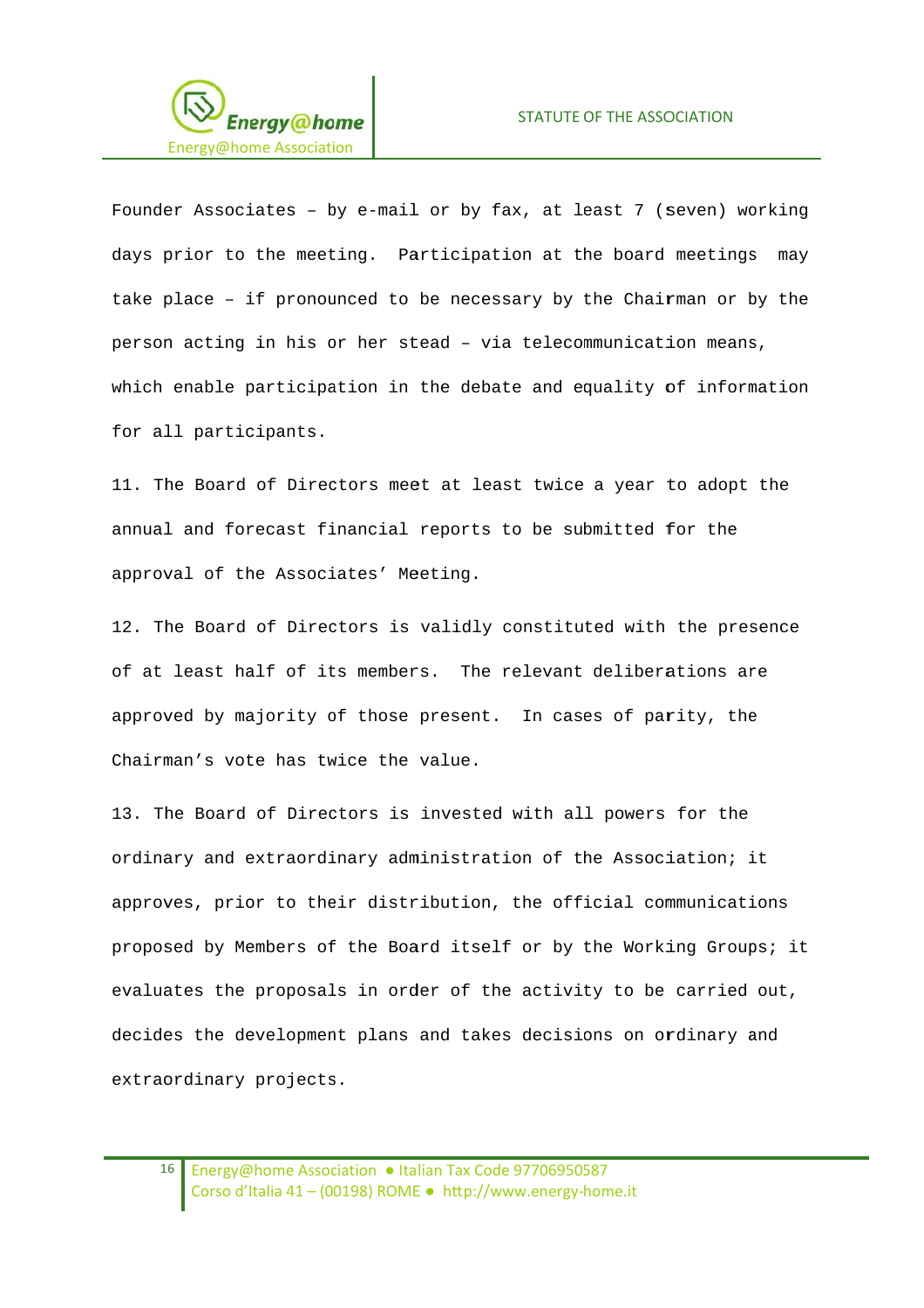

14. The Board of Directors deliberates any changes to the association fee, but no greater in magnitude than 10% relative to the preceding business year.

15. It is the duty of the Board of Directors to formulate proposals on the general direction of the Association's plan of activity. 16. The activities of the Association are organised into Working

Groups. It is the responsibility of the Board of Directors to form new Working Groups, nominate the person in charge, define their mandate, and order the closure of the activities.

17. The Board of Directors makes use, if considered appropriate, of the Working Groups for updating the development plans.

18. The Board of Directors may fall on the persons in charge of the Working Groups to participate in their own work.

19. The Board of Directors nominates the Honorary President.

20. The first Board of Directors will be composed of four members nominated by each Founder Associate on the occasion of drawing up the deed of constitution.

### **ARTICLE 11 - HONORARY PRESIDENT**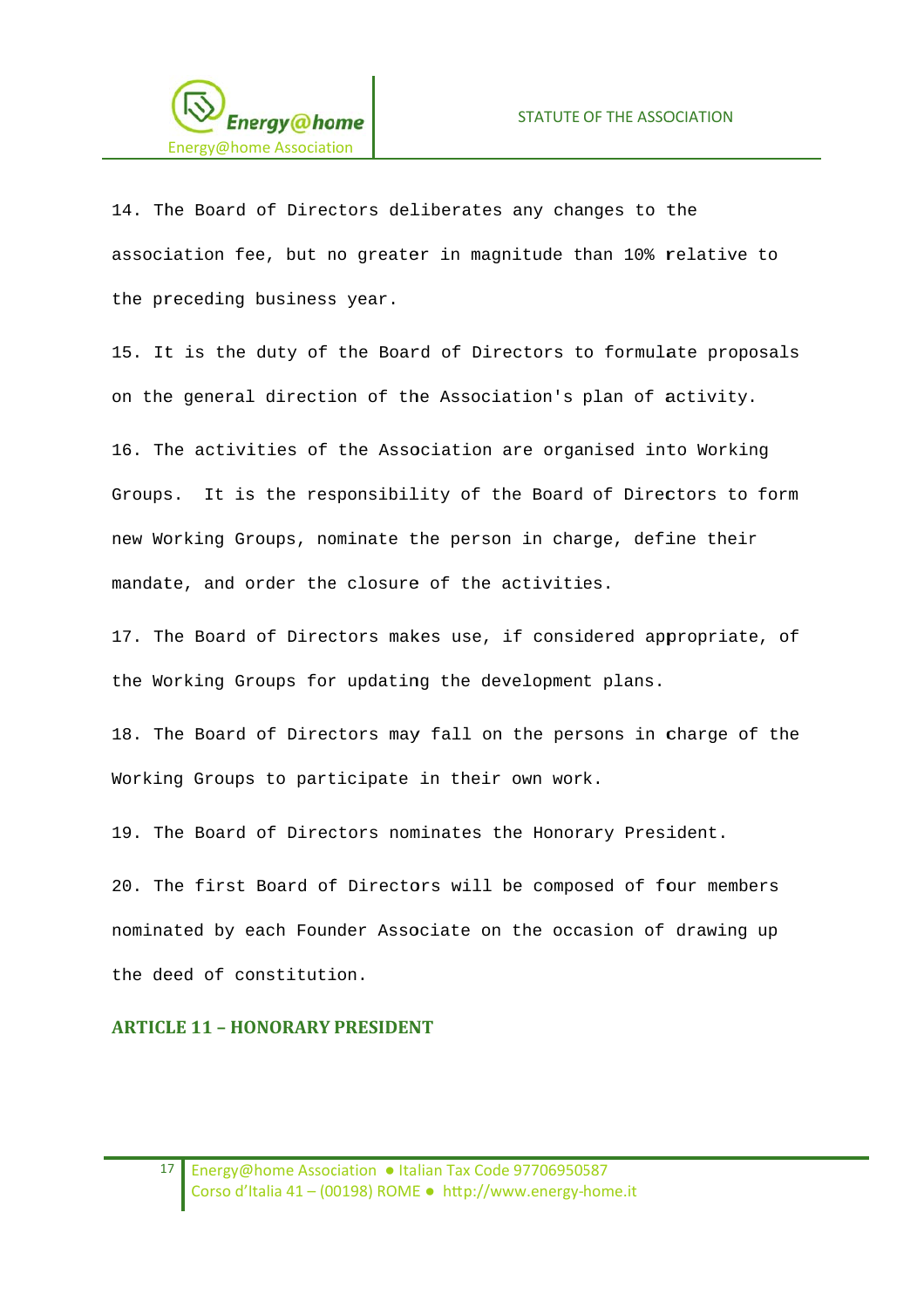

The Honorary President is nominated by the Board of Directors.  $1.$ The first Honorary President is nominated on the occasion of drawing up the deed of constitution.

The Honorary President remains in post for three business years;  $2.$ the mandate is renewable. In any case, he or she remains in post until the new Honorary President is nominated.

3. The Honorary President is assigned duties of institutional representation by the Board of Directors.

4. The Honorary President may participate in the meetings of the Board of Directors and the Associates' Meetings without voting rights.

### **ARTICLE 12 - CHAIRMAN**

The Chairman is nominated from among the members of the Board of  $1$ . Directors nominated by the Founder Associates, by the Board itself which, to this end, meets upon the convocation of the Chairman in office and deliberates with favourable vote of at least half plus one of those present. The first Chairman will be nominated on the occasion of drawing up the deed of constitution.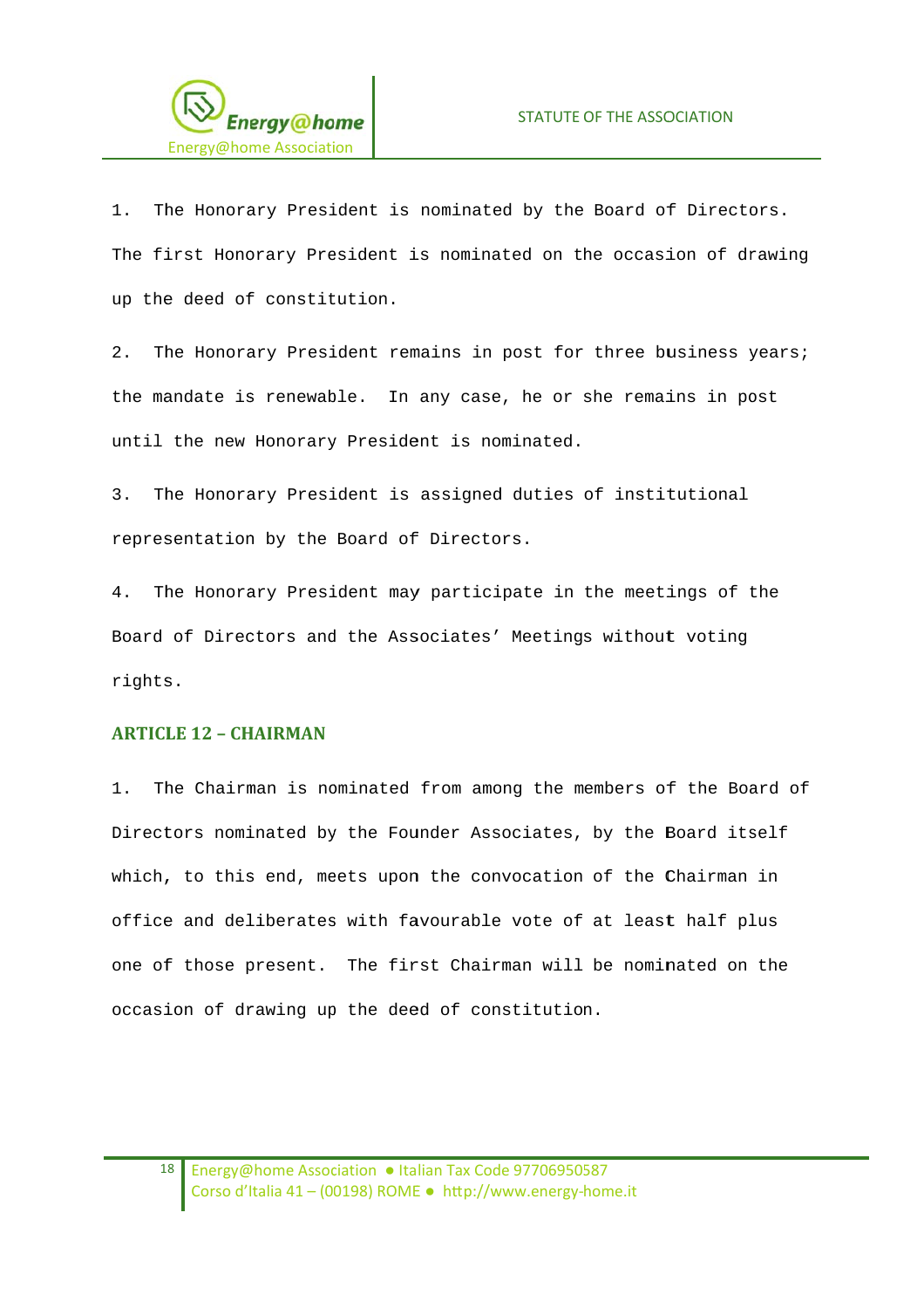

The Chairman will remain in office for two business years, with  $2^{\circ}$ a renewable mandate. In any case, he or she remains in post until the new Chairman is nominated.

The Chairman is the legal representative of the Association in  $\overline{3}$ . dealings with the said Associates, third parties, and in legal matters.

 $4.$ The Chairman presides over reunions of the Associates' Meeting and of the Board of Directors.

 $5.$ The Chairman brings the deliberations of the Board of Directors to implementation, and performs all other functions delegated or assigned to him or her by the Associates' Meeting.

In the event of the absence or severe incapacity of the 6. Chairman, the Board of Directors can be convened by the Board Member who is the oldest in age of those nominated by the Founder Associates.

### **ARTICLE 13 - SECRETARY-GENERAL**

The Secretary-general is nominated by the Board of Directors,  $1$ . and deals with the implementation of the deliberations of the Board of Directors and of the Associates' Meeting. The Secretary-General drafts the reports of the meetings of the Board of Directors,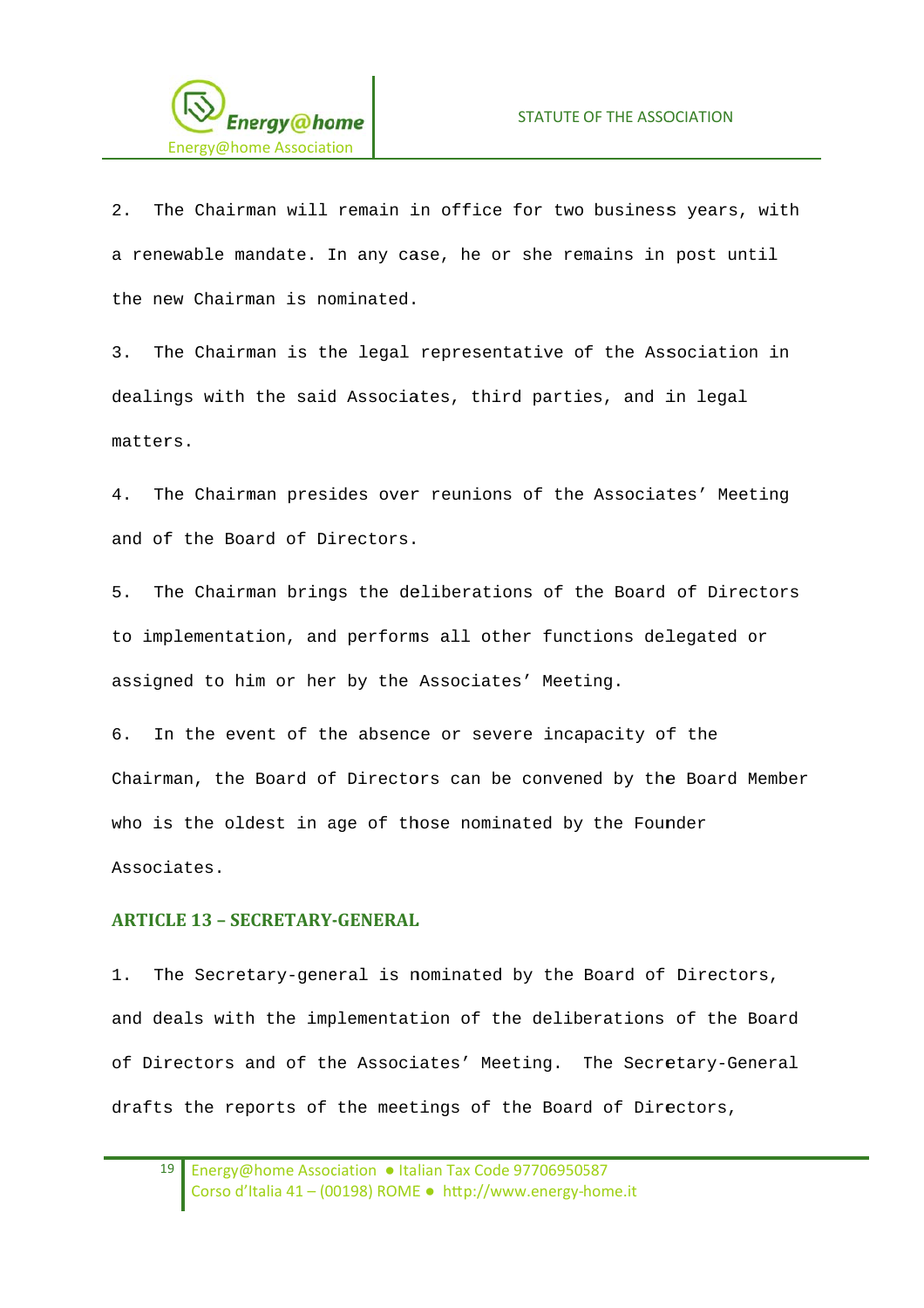

attends to correspondence, and manages the keeping of the archives. As treasurer, he or she is responsible for everything related to the handling of the patrimony of the Association. He or she countersigns the expenses mandates signed by the Chairman. He or she drafts the forecast and final financial account to be submitted for adoption to the Board of Directors, and the subsequent approval to the annual Meeting, which decides on how to handle it and to whom the Secretary-General relates in this matter.

### **ARTICLE 14 - WORKING GROUPS AND STANDARDISATION COMMITTEE**

 $1.$ The Board of Directors has the capacity to make up the working groups, composed of members nominated by the said Board, which establishes the number of members from time to time.

2. Representatives of the Associates may belong to the Working Groups. The working groups may invite third parties to participate (for example, experts in the field of recognised ability and experience), once they have signed an appropriate confidentiality agreement.

3. Each Working Group has one person in charge. The person in charge of each Working Group (hereinafter "the Person in Charge") is elected by the Board of Directors.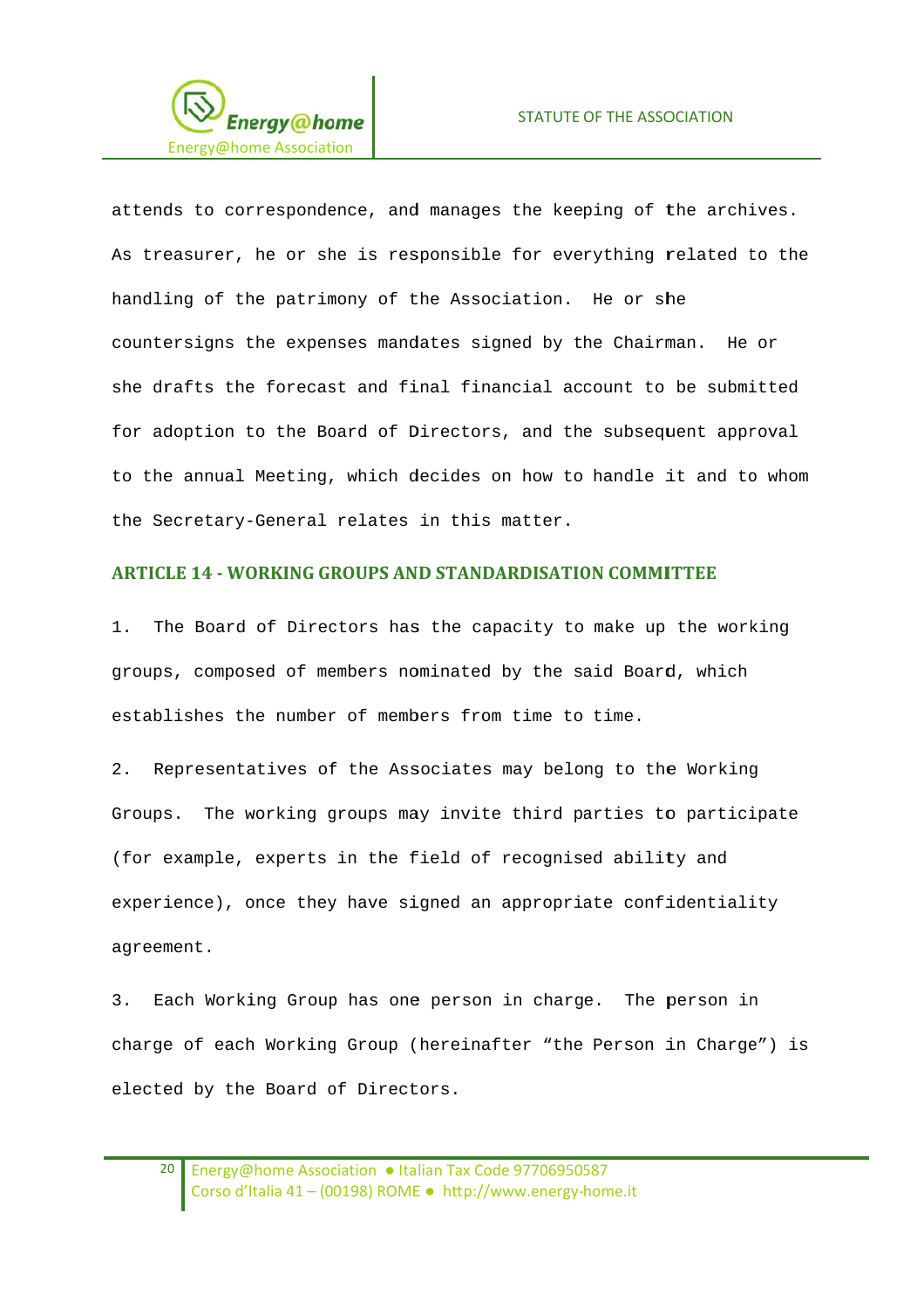

4. The operating procedures relating to the activities of each Working Group are approved by the Board of Directors.

The Person in Charge too may invite, either directly or on the 5. instruction of even a single Associate, third parties to participate in the activities of the working group.

The Standardisation Committee is the technical body of the  $6<sup>1</sup>$ Association which manages the process of defining the technical specification of Energy@home.

7. Standardisation Committee is composed of one representative for each of the Associates. Each Associate may at any time substitute the member with the relevant name. The Standardisation Committee elects a Coordinator from within its own ranks.

The operating procedures relating to the activities of the 8. Standardisation Committee are approved by the Meeting.

The activities on the reports of the Standardisation Committee  $9<sub>1</sub>$ must be presented to the Board Directors for approval before being distributed outside the Association. The approval of the Board of Directors consists in verifying the Standardisation Committee's adherence to the procedures approved by the Meeting.

### **ARTICLE 15 - INTELLECTUAL PROPERTY RIGHTS AND USE OF THE TRADEMARK**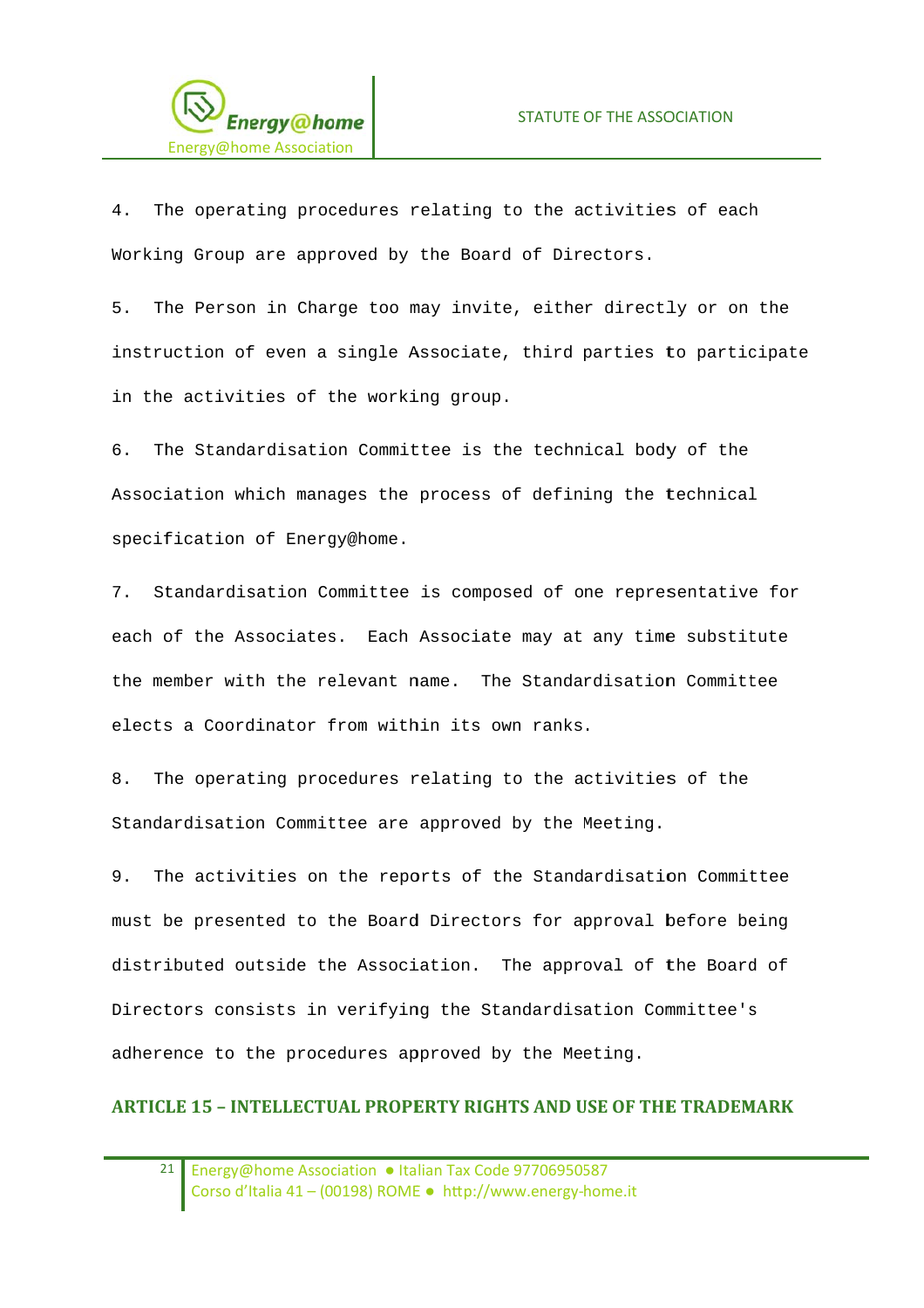

1. For the purpose of maximising the adoption and limiting ties to the use of intellectual property rights (IPRs) by the Associates, both in respect of the prior IPRs introduced by individual Associates, and in respect of the IPRs which will be generated by developments within the area covered by the Association, reference is made to relevant requlation, contained in the Requlations of the Association, which are binding on all Associates.

 $2<sup>1</sup>$ The creation, use and protection of trademarks, logos and distinguishing signs of the Association are also regulated in the Regulations of the Association mentioned in the preceding subsection.

### **ARTICLE 16 - COMMON FUND**

 $1<sub>1</sub>$ The common fund of the Association is composed of:

Association fees paid by the Associates; a.

b. Any subsidies, legacies and donations on the part of Associates or of third parties;

Any fees paid by the Associates or by third parties for  $\circ$ . carrying out particular projects aimed at achieving the social objectives;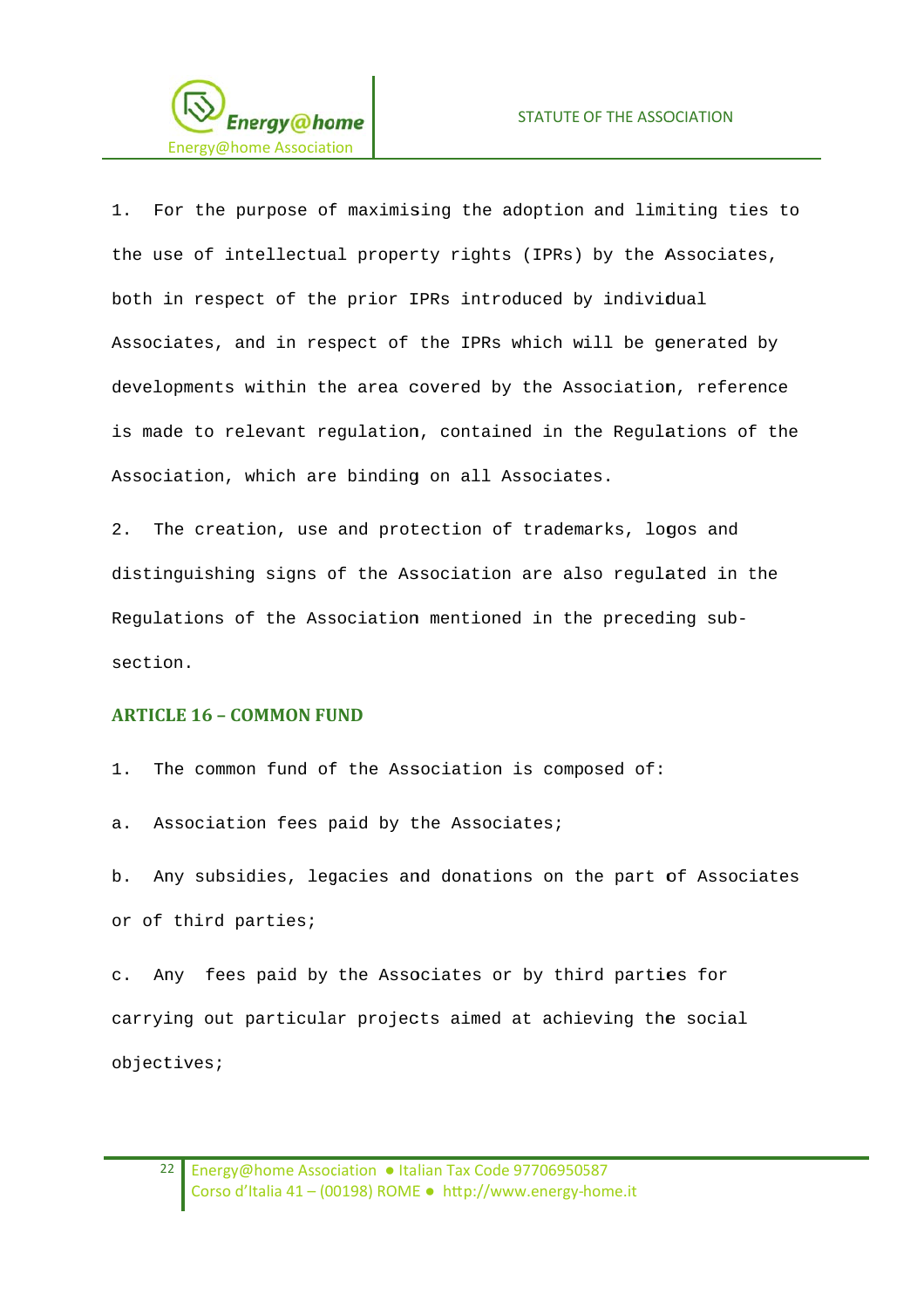

d. Any receipts deriving from the activities of the Association, as well as from goods any other entity susceptible of economic evaluation which, in any capacity, come into the possession of the Association.

 $2<sup>1</sup>$ The fee for entry to the Association permits participation therein for one business year.

 $\overline{z}$ The Association fee for the first business year is established in the deed of constitution. The Board of Directors will be able to deliberate changes in this fee in successive business years, though no greater in magnitude than 10% relative to the preceding business year.

4. The Association fee is paid during the first semester of the business year, to which the fee relates.

The administrative and auditing service may be assigned by the  $5<sub>1</sub>$ Board of Directors to a party external to the Association.

### **ARTICLE 17 - ANNUAL FINANCIAL REPORT - FORECAST FINANCIAL REPORT**

 $1$ . The Association's business year closes on 31 December of each year.

 $2$ . The annual financial report, prepared by the Secretary-General and deliberated by the Board of Directors, will be presented to the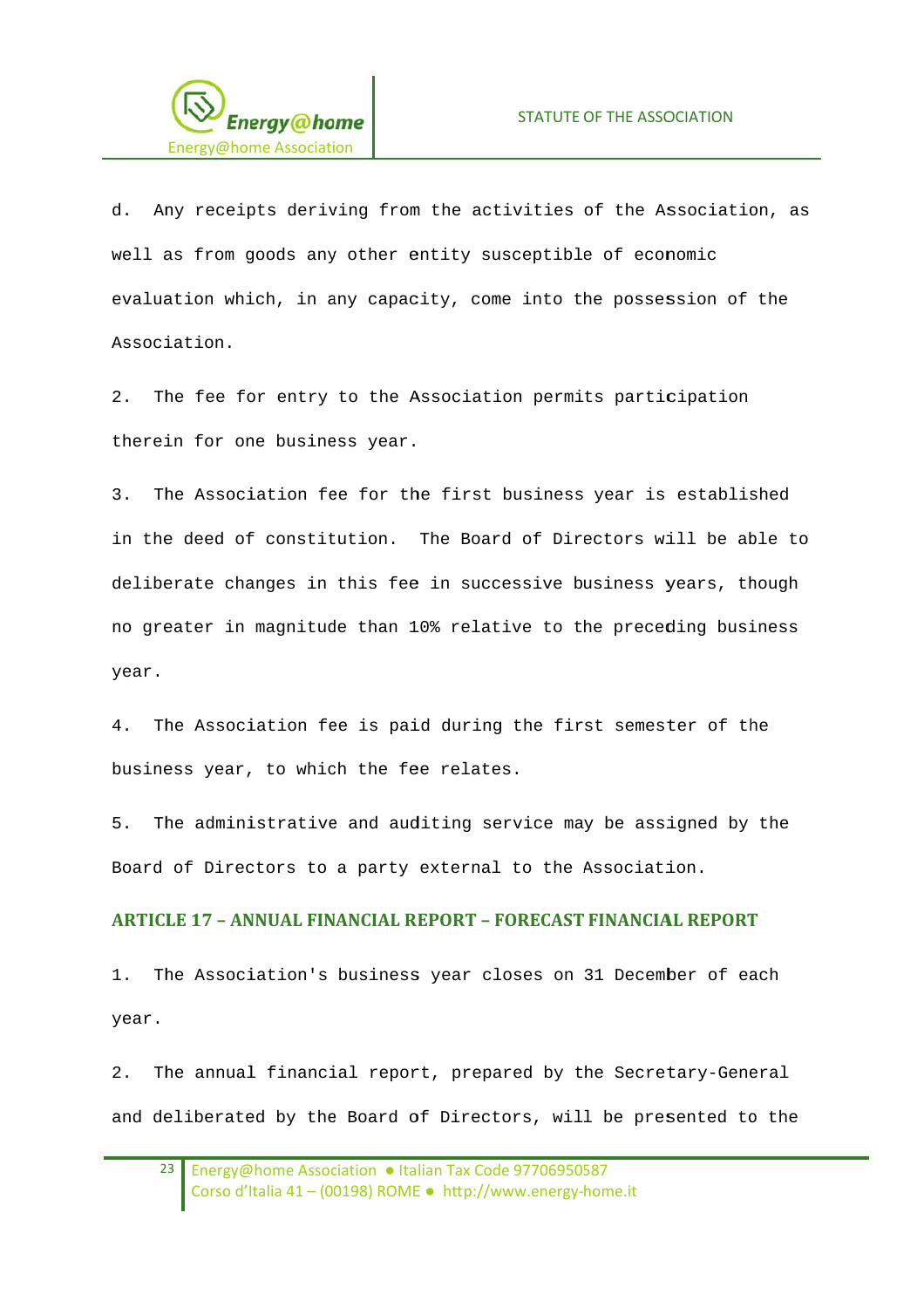

Associates' Meeting for approval before 30 April of the year following that to which it relates.

3. For particular requirements, the annual financial report may be presented within two months after the term provided for in the preceding sub-section.

The forecast financial report ("Forecast Budget"), prepared by  $4<sup>1</sup>$ the Secretary-General and deliberated by the Board of Directors, is submitted to the Meeting called to approve the annual financial report.

### **ARTICLE 18 - DISSOLUTION**

1. The Association will be dissolved for the reasons envisaged in article 27 of the Italian Civil Code. The Association may be dissolved in anticipation upon deliberation by the Extraordinary Meeting, with a favourable vote of at least three quarters of the Associates having voting rights. In the event of dissolution of the Association for any cause, the Extraordinary Meeting will establish the liquidation modalities and the names of one or more liquidators, determining their powers and remuneration.

### **ARTICLE 19 - REFERRAL**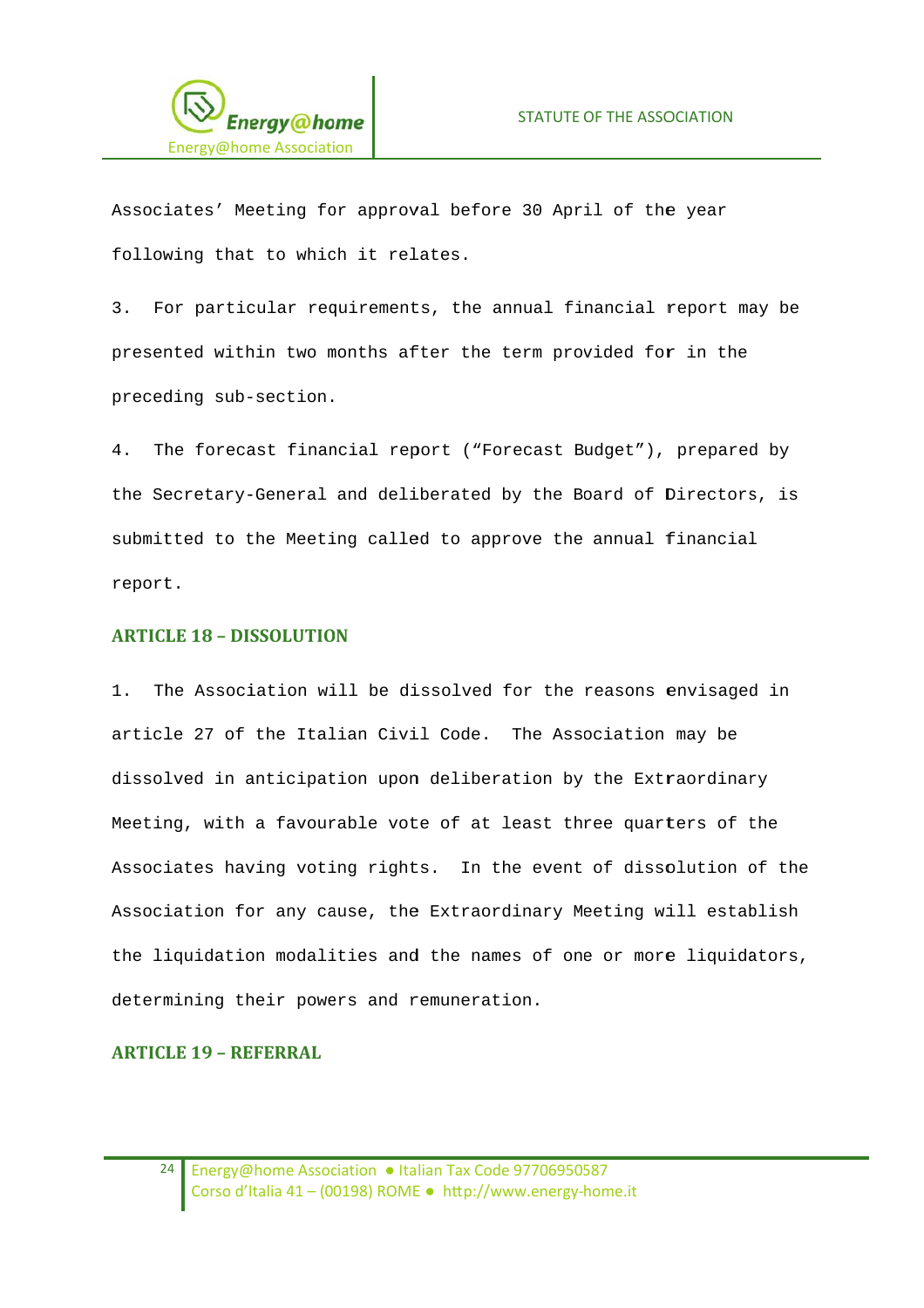

With regard to anything not provided for in the present Statute,  $1.$ reference should be made to the Italian Civil Code, to the standards of current legislation on the matter, as well as to the general principles of the Italian legal system.

### **ARTICLE 20 - COMMUNICATION**

1. Without prejudice to the fact that the performance of the activities of the Association presupposes the continual exchange of data and information (here including the Confidential Information, as defined in the regulations of the Association), by the means which the Working Group will consider ideal (e-mail, fax), any formal communication provided for by the present Statute book must be sent to the addresses indicated by each Associate to the Chairman of the Association.

### **ARTICLE 21 - APPLICABLE LEGISLATION AND COMPETENT JURISDICTION**

The activities of the Association are governed and regulated by  $1.$ Italian law.

2. All controversy which may arise in relation to the interpretation or execution of the present Statute will be subjected to be exclusive jurisdiction of the court in Rome.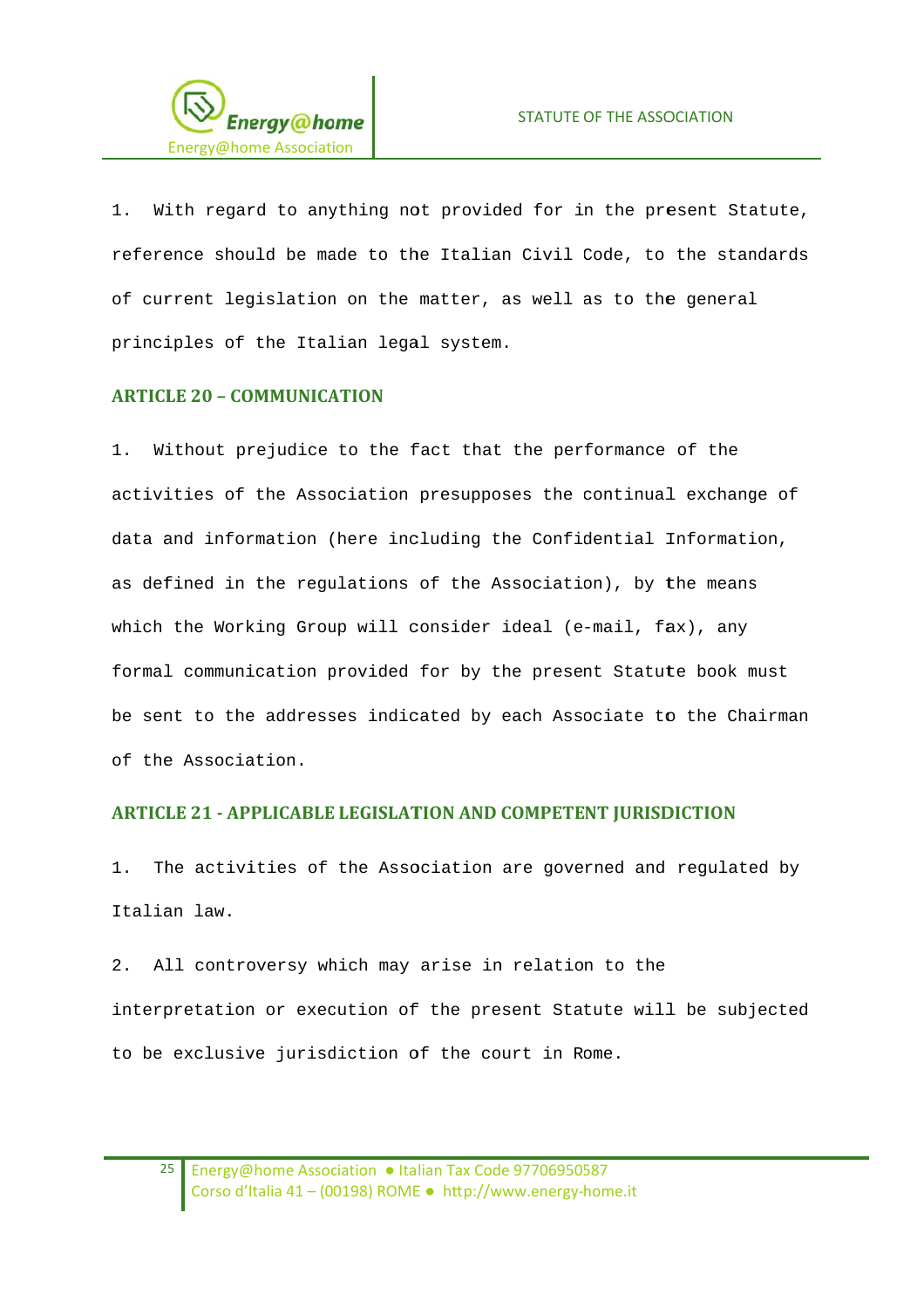

This document is the in good faith English translation of the Regulations of the Energy@home Association. It does not substitute the original document, in Italian, that was registered when the deed of constitution was drawn up and which will be legally binding on all Associates.

Regulations of the Association Energy@home

## Rules in the matter of Industrial and/or Intellectual Property Rights

ARTICLE 1-DEFINITIONS AND RULES REGARDING THE BACKGROUND

For the purposes of the present regulations, the words and expressions listed  $1.1$ below in italic bold typeface are to be understood with the meanings given below, whether used in the singular or in the plural:

"Background" means: (i) Industrial and/or Intellectual Property Rights to property in the ownership of an Associate prior to its membership of the Association; and (ii) Industrial and/or Intellectual Property Rights developed or no matter how acquired by an Associate following its membership of the Association outside the context and/or outside the execution of the activities of the association. The Background will remain the exclusive property of the Associate in both the cases mentioned above.

"Certification" has the meaning defined in Article 5.2 of the present Regulations. "Standardisation Committee" has the meaning defined in Article 14 of the Statute.

"Dues for Certification" has the meaning defined in Article 5.2 of the present Regulations.

"Dues for Testing" has the meaning defined in Article 5.3 of the present Regulations.

"Industrial and/or Intellectual Property Rights, or IPRs" means all the rights to expertise, intellectual property, industrial property, whether registrable or nonregistrable, including, by way of non-exhaustive example, patent rights, rights of authorship, connected rights, database rights, rights to topography of semiconductor products, and rights to registered and non-registered designs and models, as well as all the corresponding filed applications wherever in the world, with the exception of trademark rights.

"Forearound" means the results, including any technical specification, datum, information, work, work in progress, tests, creative idea, invention, discovery and development, and the relevant Industrial and/or Intellectual Property Rights (IPRs) which are generated through the research and development activities carried out within the scope of execution of the activities of the Association, with the exclusion of the Background.

"Working Group" has the meaning defined in Article 14 of the Statute. "Confidential Information" has the meaning defined in Article 6 of the present Regulations.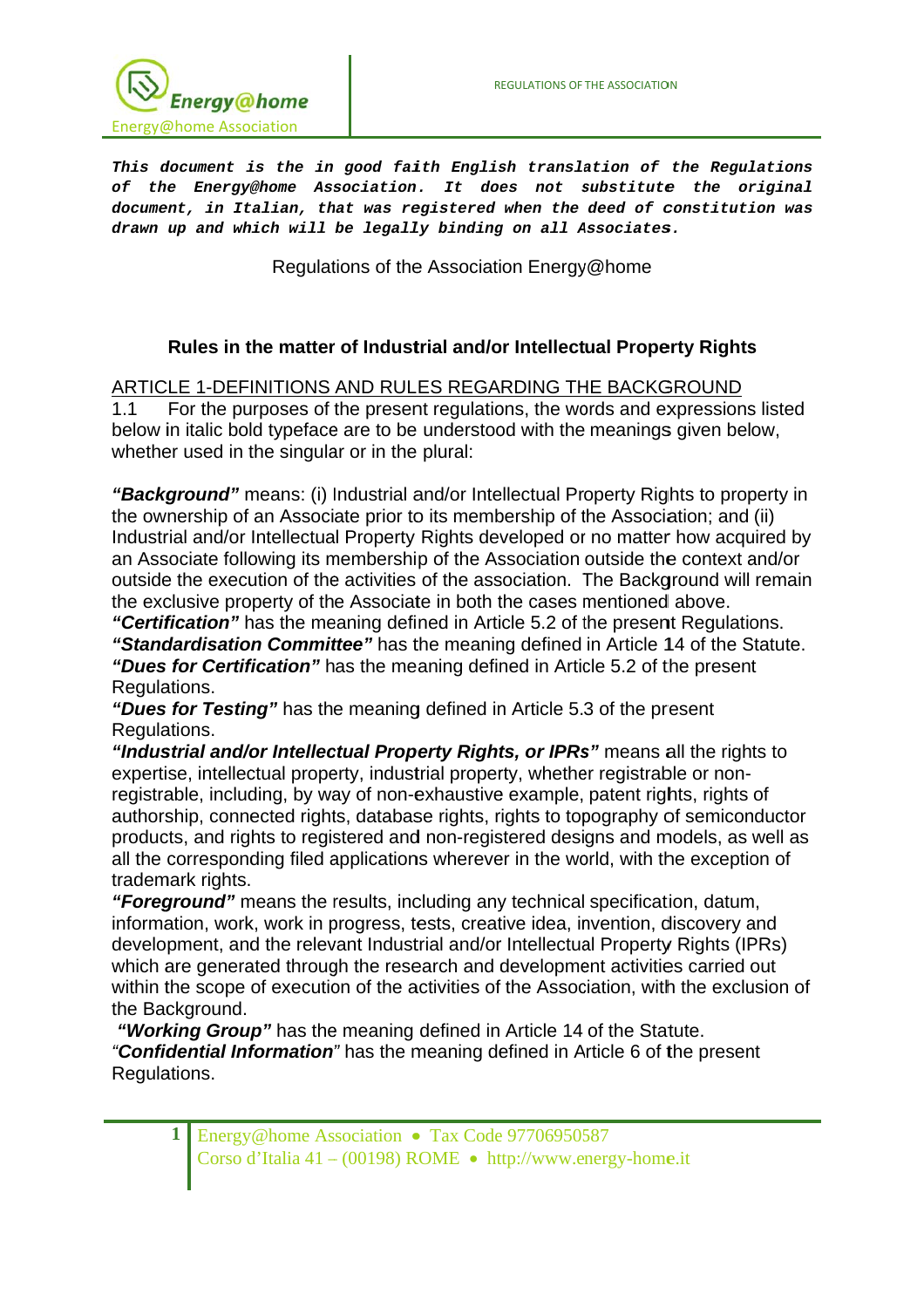

"Essential IPRs" means those IPRs (which, but way of non-exhaustive example, include all patents and patent applications, database rights and authorship rights), which in one or more countries of the world prove to be currently existing or granted or filed at a subsequent point in time and which cover or which refer to one or more of the specifications and which, without entitlement or licence thereto, would necessarily be infringed if one or more of the Adopted Specifications were implemented.

"Certification Process" has the meaning provided in Article 5.2 of the present Regulations.

" Products Fully In Conformity" means products or technologies which fulfil all the obligatory parts of the applicable Adopted Specifications; the procedure which must be followed for the product or technology to be considered as Products Fully in Conformity must be proposed by the Standardisation Committee.

"Proposer" has the meaning defined in Article 2.1 of the present Regulations. "Proposed Specifications" means the Specifications and/or any integration and/or modification to the existing Adopted Specifications that are proposed to the Board of Directors by one or more Associates for being made Adopted Specifications, in accordance with Article 5.1 of the present Regulations.

"Body responsible for Testing" means one or more Associates nominated by the Board of Directors, following approval of the Standardisation Committee, for the Certification, to perform the fundamental tests to evaluate the conformity of the products of the other Associates to the Adopted Specifications. Such tests for the Certification must be defined by the Standardisation Committee.

"Specifications" means all the technical details and documentation which describe a series of normative arrangements (for example a material, a method, a process, a service, or an operation). Examples of Specifications include the definition of a communications protocol, a syntactic model of data exchanged between two systems, a range of functions required of a determinate class of products, a standard test method, an explicit range of requirements.

"Approved Specifications" means the Proposed Specifications approved by the Standardisation Committee. The procedure which the Standardisation Committee must follow for the approval must in turn be approved by the Associates' Meeting.

"Adopted Specifications" means the Approved Specifications which have been adopted by the Board of Directors in accordance with Article 14.9 of the Statute. Adopted Specifications also include the Specifications conferred upon the Association at the time of its constitution.

 $1.2$ For purposes of clarity, the Associates recognise and concur that the present Regulations have no influence on the Background of any Associate, except in the case in which a different ad hoc agreement in written form has been signed by the Associates and/or the Association. Nothing included in the present Regulations is to be interpreted in the sense of conceding or conferring any right, by licence or using a different instrument, expressly, tacitly or in some other way, to the Background of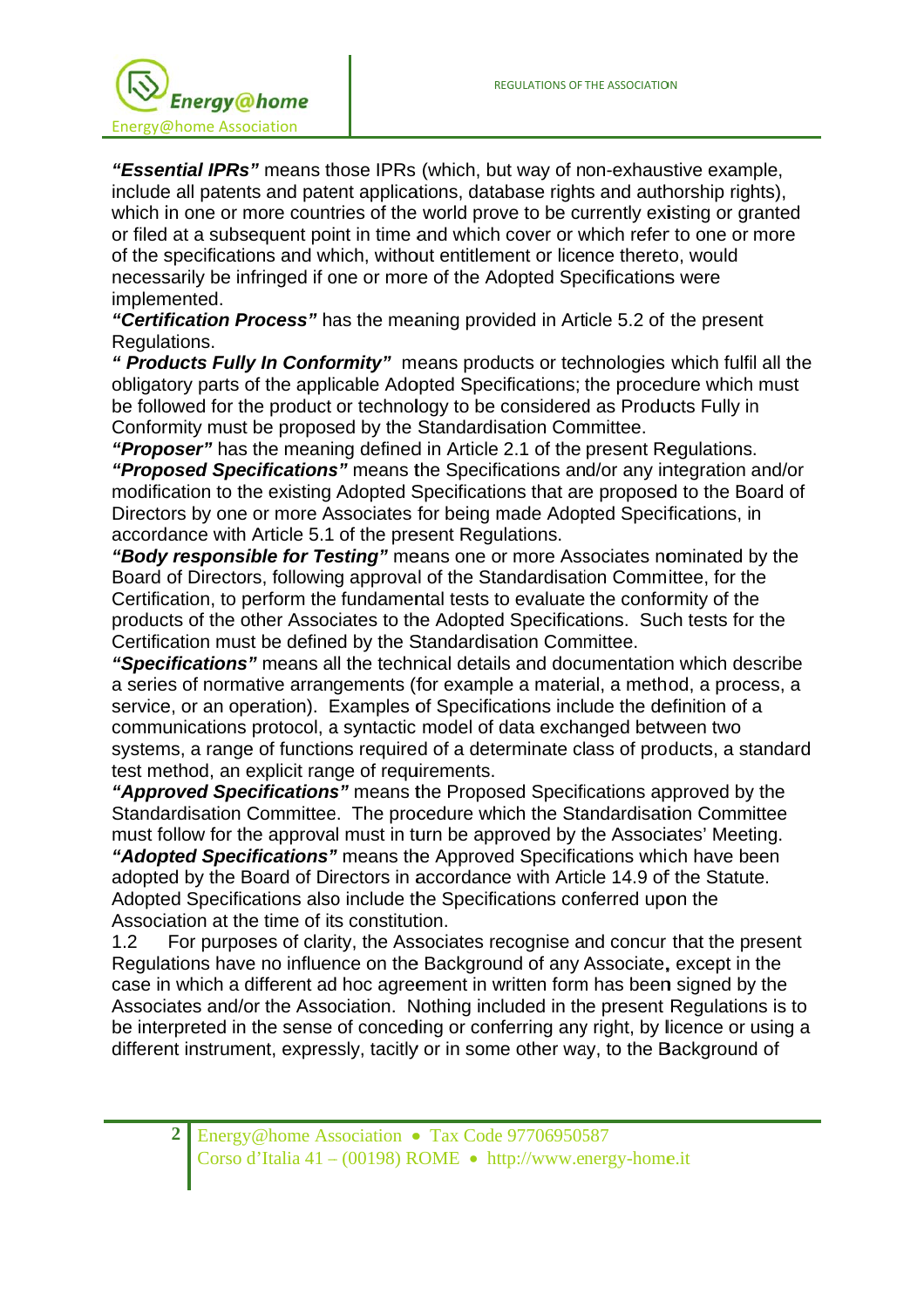

any Associate, except with some different specific arrangements contained in the present Regulations.

# ARTICLE 2 - RULES REGARDING THE PROPOSED SPECIFICATIONS

An individual Associate or a plurality of Associates have the power to present  $2.1$ (as "Proposer") one or more Proposed Specifications to the Standardisation Committee.

 $2.2$ Each application must observe the following provisions:

a) The Proposer must provide the Standardisation Committee with an ad-hoc written declaration which:

(i) lists in detail the IPRs in the ownership of the Proposer (or in the ownership of the Company/Companies affiliated thereto) necessary for the Proposed Specifications and which would become Essential IPRs if the Proposed Specifications were adopted by the Board of Directors in accordance with Article 5.1 of the present Regulations:

(ii) contains the irrevocable obligation of the Proposer to concede to whoever requests it, licences to use the IPRs mentioned in section 2.2 (i) of nonexclusive character, with a prohibition on transferability and sub-licensing, on fair, reasonable and non-discriminatory conditions that are valid throughout the lifetime of the Essential IPRs, if the proposed specifications are approved by the Standardisation Committee in accordance with Article 5.1 of the present Regulations. The Proposer must indicate all the terms and conditions, including economic ones, of the above-mentioned licence, so that the proposal can be validated by the Associates in the process of approving the Specific Proposals. In any case, such a licence must be used: (i) for the aim indicated in Article 2 of the Statute, or (ii) to produce, have produced, use, import, sell, offer on the market, promote or otherwise distribute and dispose of Products Fully in Conformity. Such a licence is to be understood as irrevocable, in that the licensor may terminate the licence only in the case wherein the licensee is in severe or persistent violation of the terms and conditions of the licence agreement and, if such violation is remediable, has not remedied it within thirty (30) days starting from receipt of a written communication specifying non-fulfilment and stating that remedy is requested; (iii) the proposer himself or herself undertakes, in the event of ownership of the Essential IPRs being assigned to another/other party (parties), to transfer the relevant obligations and rights to the assignee (including the obligation to transfer such obligations and rights to any subsequent assignee); (iv) optionally and non-exhaustively lists further IPRs of the Proposer, different from the Essential IPRs but which could be jointly involved by implementation of the Proposed Specification, for the purpose of stating his or her own non-availability to assign a licence for use thereof.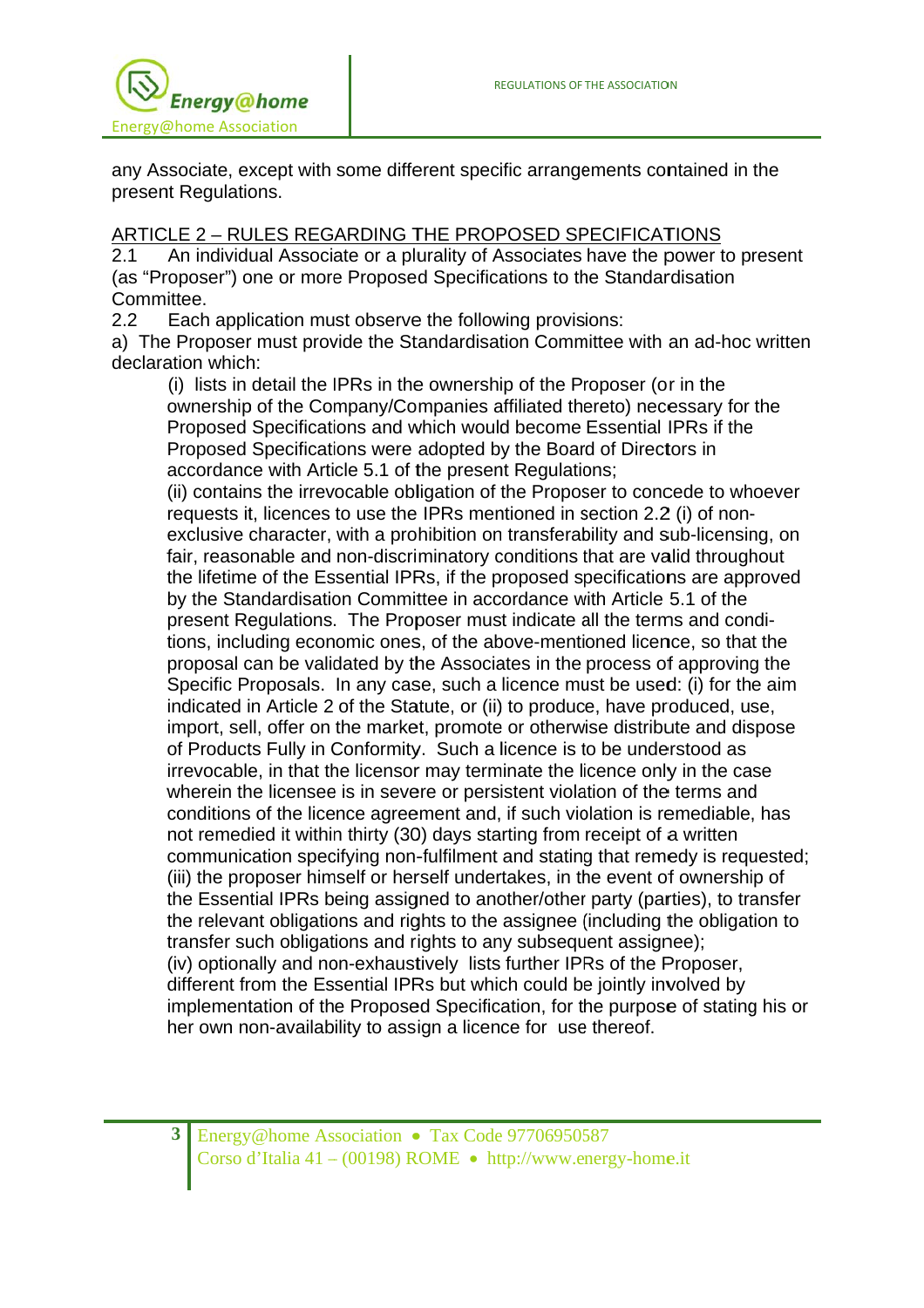

b) Each Associate may present to the Standardisation Committee evidence of further IPRs which in the Associate's opinion could prove to be Essential IPRs related to the Proposed Specification in the event of adoption thereof. If an essential IPR is in the ownership of an Associate different from the Proposer, such an Associate may present a declaration analogous to that envisaged as the responsibility of the Proposer in Article 2.2a)(ii). The Standardisation Committee may establish that research is being conducted to verify the possible existence of IPRs which would be Essential IPRs related to the Proposed Specification in the event of adoption thereof. In the case of identification of IPRs in the ownership of the parties different from the proposer, the Standardisation Committee will examine the possibility of obtaining, from the owners of the IPRs identified, declarations analogous to those envisaged as the responsibility of the Proposer in Article 2.2a)(ii) and will take a decision on the most appropriate solution.

c) The Standardisation Committee will necessarily reject a Proposed Specification if it has become aware of the existence of Essential IPRs that are valid, and from which it is impossible to obtain, from the owners of the IPRs identified, declarations analogous to those envisaged as the responsibility of the Proposer in article 2.2a)(ii).

## **ARTICLE 3 - FOREGROUND**

 $3.1$ The Association may carry out, via any of its Working Groups or by means of third parties, research and development activities with regard to all specifications, at the proposal of the Standardisation Committee and prior authorisation of the Board of Directors, whose responsibility will however only be to verify that the proposal of the Standardisation Committee is in accordance with the budget of the Association, and that the proposed contract is in line with the rules of the Association.

 $3.2$ If a third party has been charged by the Association with performing the activities mentioned in Article 3.1, the relevant engagement agreement must establish that the Foreground of the research and development activities belongs to the Association.

 $3.3$ If a Working Group carries out the activities mentioned in Article 3.1, the Foreground property of the research and development activities must belong to the Association, unless the Association and the Associates jointly involved agree something different in writing.

Subject to articles 3.2 and 3.3, the Adopted Specifications and the  $3.4$ Foreground which derives from the activities mentioned in articles 3.1, 3.2 and 3.3 of the present Regulations are fully and exclusively property of the Association and are here licensed by the Association to the Associates and to the Affiliates (as defined in Article 6, (d) below): the licence is of worldwide scope, free of charge, nonexclusive, non-transferable, devoid of a right to assign further sub-licenses, and valid throughout the lifetime of the relevant IPRs, exclusively for (i) the aim stated in Article 2 of the Statute, or (ii) for producing, having produced, using, importing, selling, offering on the market, promoting or otherwise distributing and disposing of Products Fully in Conformity. The Association furthermore undertakes irrevocably to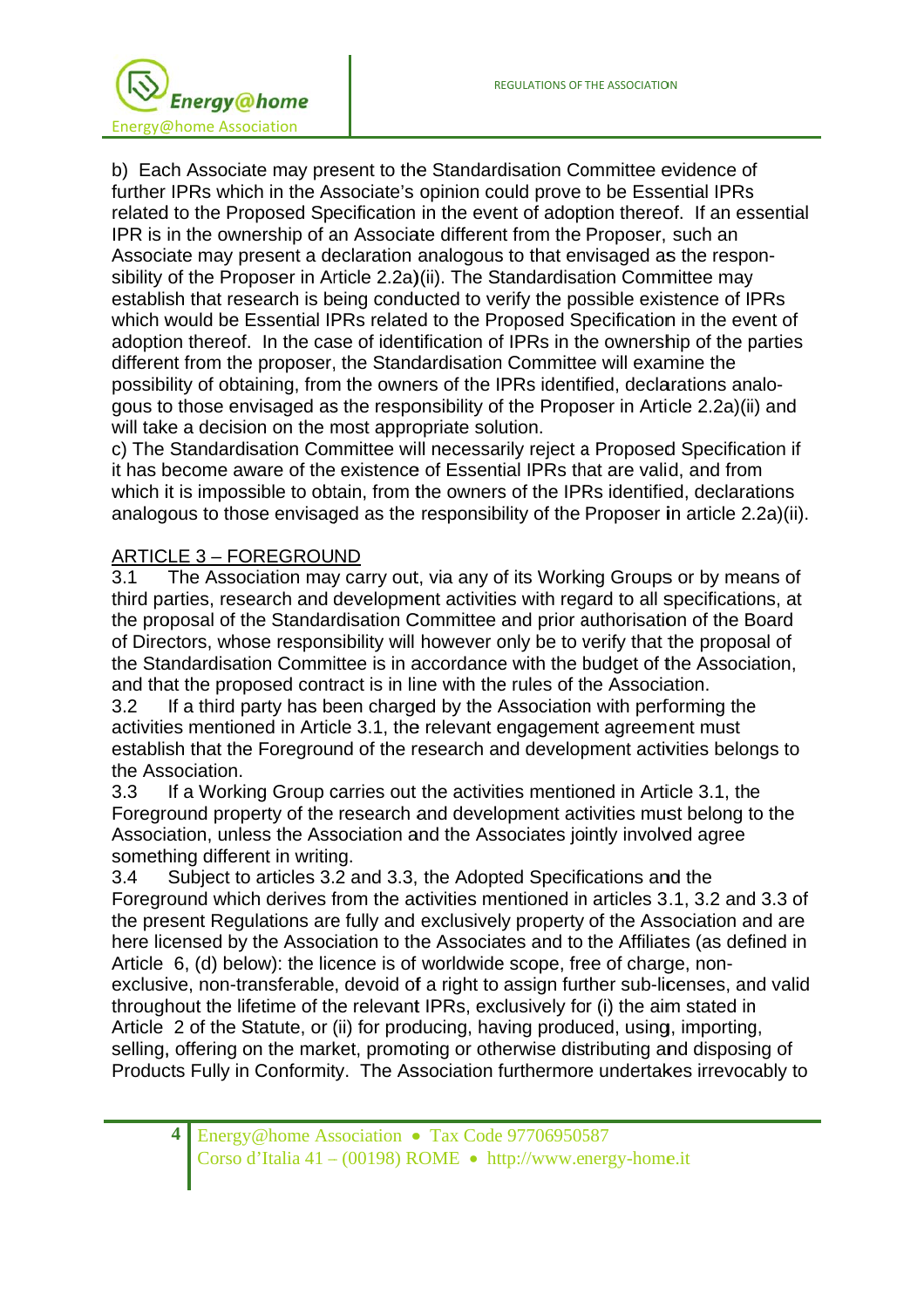

license all the Essential IPRs in its ownership also to anyone requesting it, under the same terms of the licence envisaged for the Associates, not necessarily free of charge, but on fair, reasonable and non-discriminatory conditions.

In case of liquidation, in accordance with Article 18 of the Statute, the  $3.5$ Associates' Meeting will assess how best to deal with the IPRs in the ownership of the Association or received from the Association by licence, and will have the capacity to execute the transfer of such IPRs to another party by allowing that party to maintain the validity of such IPRs at their own expense.

# ARTICLE 4 - USE OF THE TRADEMARK ENERGY@HOME

The trademark "Energy@home" (hereinafter "the Trademark ") and the  $4.1$ respective logo in graphic form represented in Appendix A) of the present Regulations, which is in the ownership of the Association, may only be used to distinguish the Products Fully in Conformity and to distinguish promotional material of the Association (for example the website, brochure, etc). Such a right of use is also extended to the Affiliates (as defined in Article 6, (d) below) which produce or commercialize the above Products Fully in Conformity.

 $4.2$ The Trademark cannot be used in combination with other trademarks, logos or distinguishing sign in the ownership or at the disposal of the Associates all of third parties in such a way as to originate a new trademark or another distinguishing sign;

The Trademark cannot be used in ways which may be prejudicial to its value, 4.3 or violate the standards of current legislation, nor can it be used in contexts which contain, even implicitly, statements denigratory to the competitors of the Association or of the Associates; the trademark must be used in accordance with any guidelines that may be issued by the Association.

The Trademark must always be used by indicating to the public that the  $4.4$ logotype "Energy@home" is a filed/registered trademark.

The Association will bring about all the most appropriate actions, in or out of 4.5 court, to oppose any claims by third parties to the Trademark or to its use, or to oppose any counterfeiting or situations in any way detrimental to its own rights. To this end, each Associate undertakes to give timely information to the other Associates and to the Association about the existence of any claim, counterfeiting or detrimental situation that may come to their knowledge, including for the purpose of agreeing, where possible, the initiatives to be undertaken.

## ARTICLE 5 - APPROVAL OF THE SPECIFICATIONS / COMPATIBILITY OF THE PRODUCTS WITH THE ADOPTED SPECIFICATIONS

The Proposed Specifications presented to the Standardisation Committee  $5.1$ must be evaluated by the Standardisation Committee for their approval in accordance with the specified procedure approved by the Associates' Meeting as in Article 14 of the Statute. The Standardisation Committee discusses the Proposed Specifications and may propose modifications to them. The Standardisation Committee decides whether to approve or reject the Proposed Specifications.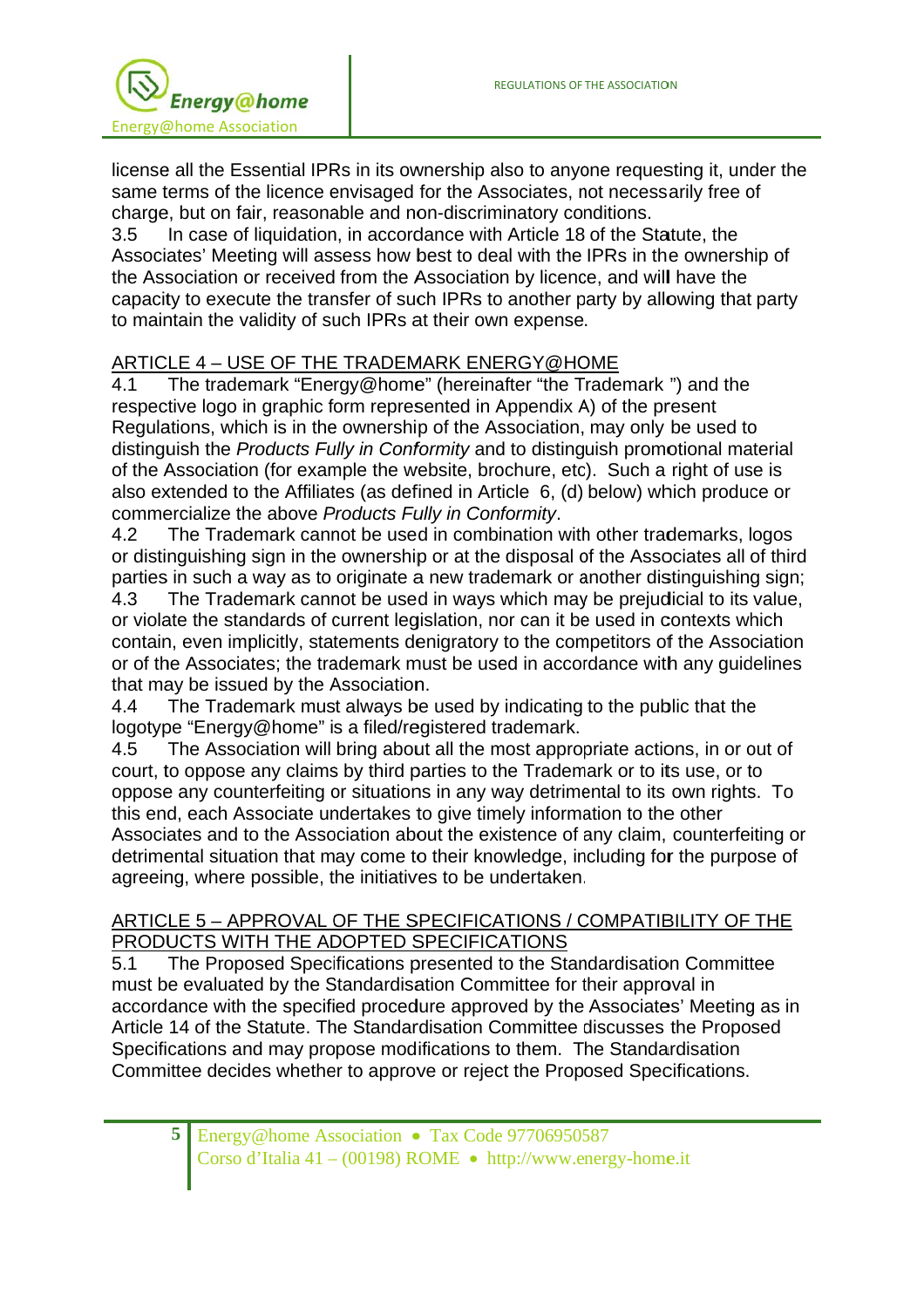

If the Proposed Specifications are approved by the Standardisation Committee, they become approved specifications and are submitted to the Board of Directors in order that they can be adopted by the Association.

The Board of Directors must verify that all the provided formalities for approval of the Proposed Specifications have been respected by the Standardisation Committee and the sole reason for not approving the adoption will be failure to observe any one of these formalities.

When the Approved Specifications have been adopted by the Board of Directors, they become Adopted Specifications. The Adopted Specifications altogether constitute the Specification ENERGY@HOME.

Every Associate or any interested third party (the "Interested Party") has the  $5.2$ option of requesting the Standardisation Committee to steer the procedure to obtain certification of conformity of its products to the Adopted Specifications. The Standardisation Committee will activate and guide justification process in accordance with the rules defined in a specific certification procedure which must be approved by the Associates 'Meeting (the "Certification Process").

The Standardisation Committee attributes to one or more products the designation of Products Fully in Conformity on the basis of the results of the evaluation performed by the Body responsible for Testing. The Standardisation Committee releases a certification (the "Certification") that is necessary for the Interested Party, because they can sell their Products Fully in Conformity under the trademark "Energy@home".

The Association is authorised to request payment of specific fees, such as indemnification for the Certification Process (the "Dues for Certification"). Such fees must be set by the Board of Directors on the basis of fair, reasonable and nondiscriminatory criteria, and include all the costs and expenses (including administrative expenses and general expenses) sustained by the Association in relation to the specific Certification Process. The Dues for Certification consists of a sum which the Interested Party must pay to the Association only once for each specific certification procedure within the period established by the Board of Directors; in every case the amount of the equivalent depends neither on the number nor the type of the products which have been sold or which are provided for sale.  $5.3$ An ad hoc agreement must be concluded between the Body responsible for Testing and the Interested Party to set the relevant terms and conditions, including inter alia the definition of the respective dues for testing (the "Dues for Testing"), to be determined on the basis of fair, reasonable and non-discriminatory criteria. Such Dues for Testing must include all the costs and expenses (including administrative expenses and general expenses) sustained by the Association in relation to the specific Certification Process. The Dues for Certification consists of a sum which the Interested Party must pay to the Association only once for each specific certification procedure within the period established by the Board of Directors; in every case the amount of the equivalent depends neither on the number nor the type of the products which have been sold or which are provided for sale.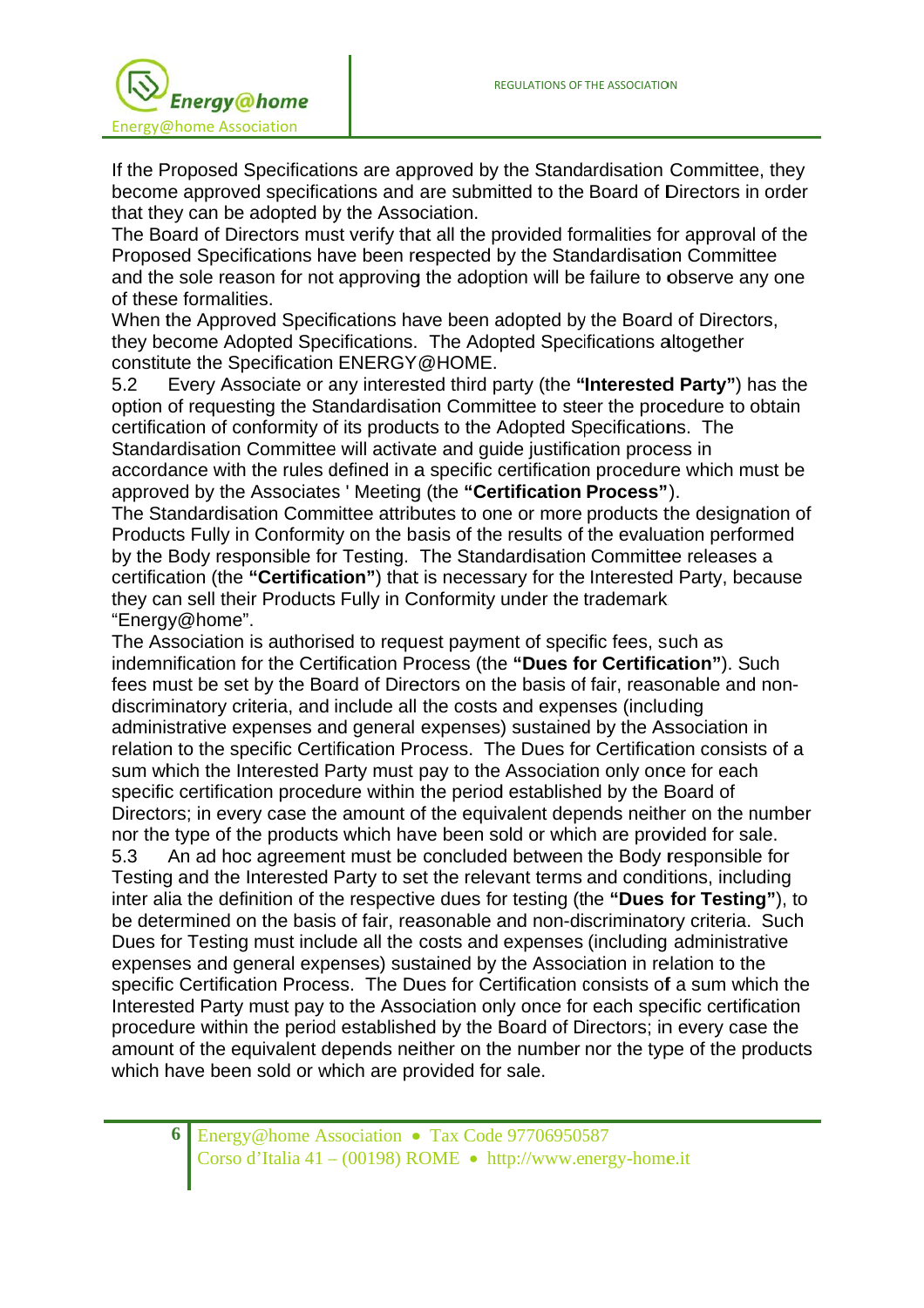

The Association must accredit one or more laboratories which will be  $5.4$ authorised to perform the tests of conformity necessary to test conformity of the products to the Adopted Specifications. The accredited laboratories must be included in the list of Bodies Responsible for Testing.

Any company which is an Associate and which meets the requirements defined by the Standardisation Committee may file a request to become a Body Responsible for Testing. The Standardisation Committee analyses the application relating to the defined requests and deliberates whether to approve or reject the application. The approved application must be forwarded to the Board of Directors for accreditation of the Applicant as a Body Responsible for Testing.

 $5.5$ The Board of Directors accredits the Bodies Responsible for Testing by means of a written document and imposes on them specific rules to be served in their testing activities, including determination of the fees due to them under the arrangements stated in Article 5.3 above; this written document must be accepted in writing by each Body Responsible for Testing.

## ARTICLE 6 - CONFIDENTIAL INFORMATION

The information which each Associate will place at the disposal of the other Associates will not be considered Confidential Information unless declared such by the Associate prior to its communication.

The Confidential Information will not used to define or pre-arrange technical specifications.

Subject to the above directions, in the event of the Associates having a need to exchange Confidential Information, the following provisions will apply:

"Confidential Information" means the information communicated to an Associate (hereinafter the "Receiving Party") by another Associate (hereinafter called the "Communicating Party") within the scope of performing the activities of the Association (i) in writing or some other tangible form and identified in writing, or marked by the Communicating Party at the moment of communication as "Reserved" or with some other wording of analogous significance or (ii) orally or in a graphic form, provided that it is identified as Reserved by the Communicating Party at the moment of such communication, and confirmed in writing by the Communicating Party to the Receiving Party with such wording about its being reserved within 30 days of said oral or visual communication. The Receiving Party undertakes:

to keep the Confidential Information confidential and not to reveal it or  $(a)$ otherwise make it available to third parties, except when provided for in section (c) below:

to use the Confidential Information only for carrying out their own duties and  $(b)$ for exerting their own rights within the scope of the activities of the Association: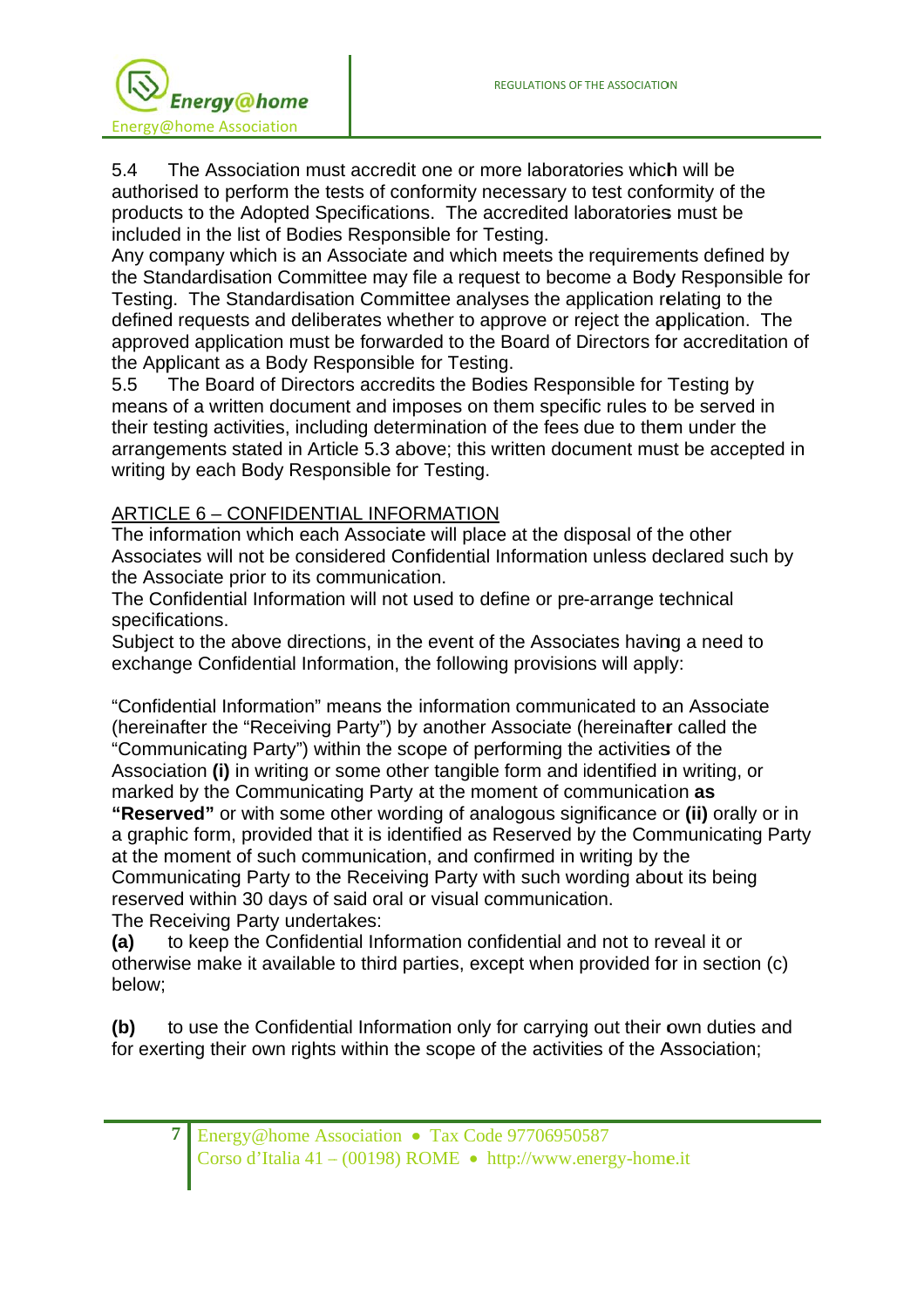

**(c)**  part, the Confidential Information, except as strictly necessary for the use permitted by section (b) above; not to copy, nor modify, nor allow others to copy or modify, in whole or in

**(d)**  personnel or that of their own consultants or Affiliates, "Affiliate" being used to mean (i) a controlled company (within the meaning of article 2359 of the Italian Civil Code) of the Receiving Party (ii) a company of which said receiving party is a controlled company and/or (iii) a controlled company of a company as in section (ii) above, or involved in the execution of the evaluation to the extent strictly necessary for said execut ion; to limit access to the Confidential Information and the use thereof to their own

**(e)**  defined in section (d) adherence to the obligations provided for in the present Agreement; to impose on their own consultants and Affiliates and on the personnel as

**(f)**  Party or to destroy in a timely manner and cancel from the memory of any computer at their disposal, all the Confidential Information and the complete or partial copies thereof in their possession, certifying its destruction and cancellation to the Communicating Party, and to abstain from all further use of the Confidential Information and to all parts thereof, when the same is no longer necessary for the use permitted by section (b) above; at the request of the Communicating Party, to restore to the Communicating

**(g)**  or in part, from copies of any software, documentation or other material provided by the Communicating Party or from the relevant support or packaging, any indication of copyright or other notice of rights reservation attached thereto, and subject to the provisions above, not to remove or in any way cancel, in whole

**(h)**  possession or under their control to protective measures, which are in no case less stringent than those adopted for their own Confidential Information, against access, use, copying, modification and/or unauthorised disclosure. subject to the provisions above, to subject the Confidential Information in their

The aforementioned obligations do not apply to information which is in the public domain at the time of the communication to the Receiving Party or which subsequently becomes so without the Receiving Party being at fault, or which the Receiving Party can demonstrate (a) to be already legitimately known to them, free from the ties of reservation or limits of use, before receiving it from the Communicating Party, (b) to have been communicated to them by third parties Communicating Party, (b) to have been communicated to them by third parties<br>without ties of reservation or limits of use, or (c) to have been developed by them independently.

The aforesaid obligations also do not apply to information which each party could be obliged to communicate or divulge in compliance with a legitimate order to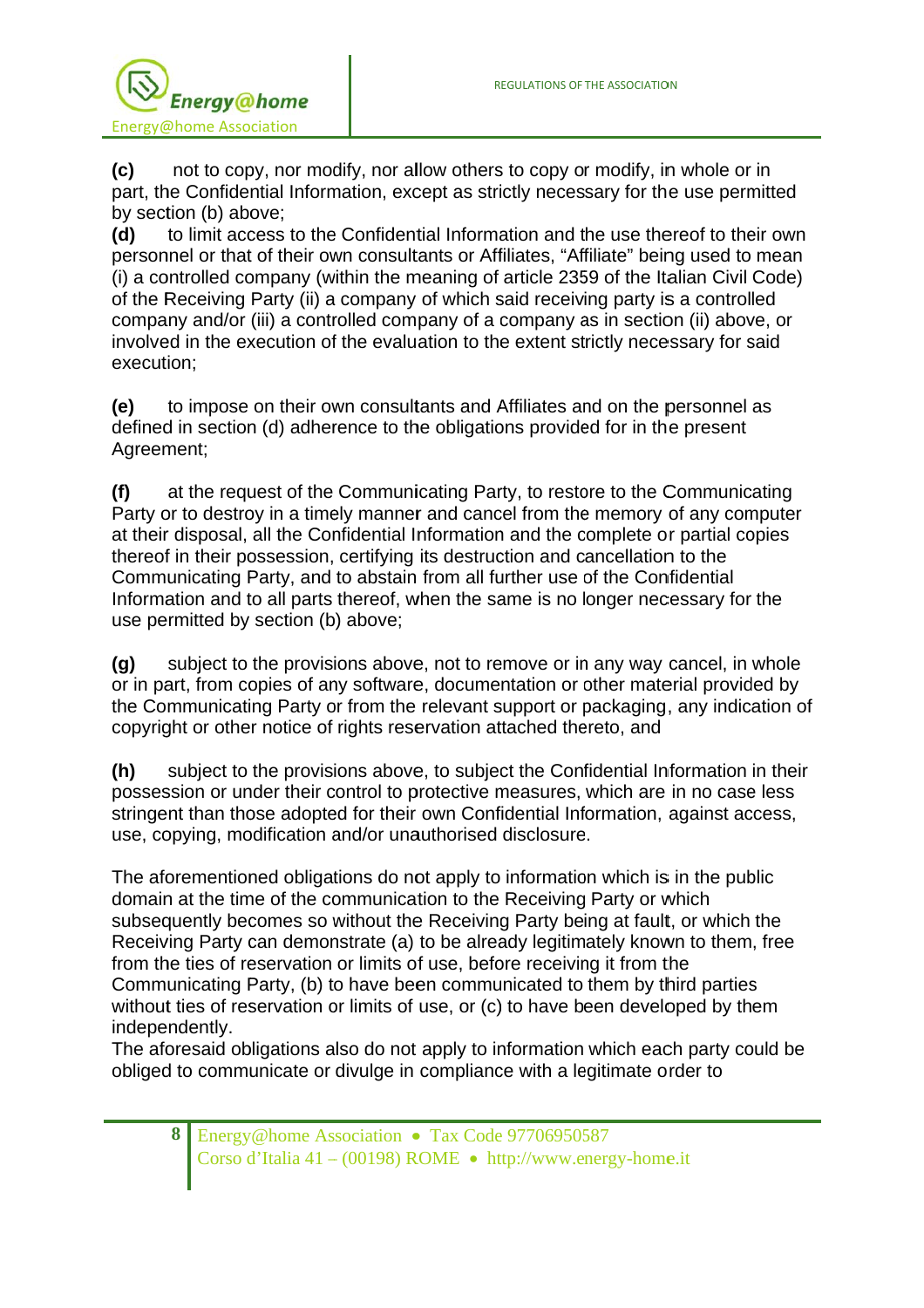

communicate to some Authority. In this last case, said party must, where permitted by the Authority, give immediate written notice to the party owning the information, so that this party can request the most suitable judicial provisions to protect their own interests.

## ARTICLE 7 - PROTECTION OF PERSONAL DATA

The associates, in their capacity as owners of the personal data processing carried out and attached to the reports connected with the present Association, within the meaning and by the effects of the legislative decrees of 30 June 2003, No. 196 (legislative decree 196/2003), acknowledge the fact that the personal data mentioned above will be collected and processed, including with the aid of electronic means, exclusively for the purposes connected with the management of the association, or to enable execution of the obligations provided for by the abovementioned laws.

Each owner – in accordance with their own competence – is obliged, by force of law and contract, for themselves, for their own independents and for each collaborator with their activities, to respect the confidential nature, integrity and quality of the data, and to use the data exclusively for the specified purposes and within the scope of the productive activities of the other owner. Each owner has the duty to accomplish as much as is necessary to comply with the law.

The owners, each in accordance with their own competence, undertake to keep each other unharmed by all conflict, action or claim advanced during their confrontations by the interested parties and/or by any other subject and/or authority following any failure to comply with legislative decree 196/2003, within the scope of the respective and specific activities and duties as envisaged by the laws and integrated into the present proviso.

The associates also agree that:

- a) the acquisition of all the data from time to time required is deemed indispensable to the origination and development of the reports indicated above;
- b) the above-mentioned data, as well as that processed by the associates, will not be subject to communication and distribution outside cases permitted by law;
- c) the natural or legal person to whom the acquired personal data relate has the capacity to exercise, in regard to the existence and the treatment thereof, the rights provided by articles 7-10 of legislative decree 196/2003.

Rome, 4 July 2012

Telecom Italia S.p.A.

Enel Distribuzione S.p.A.